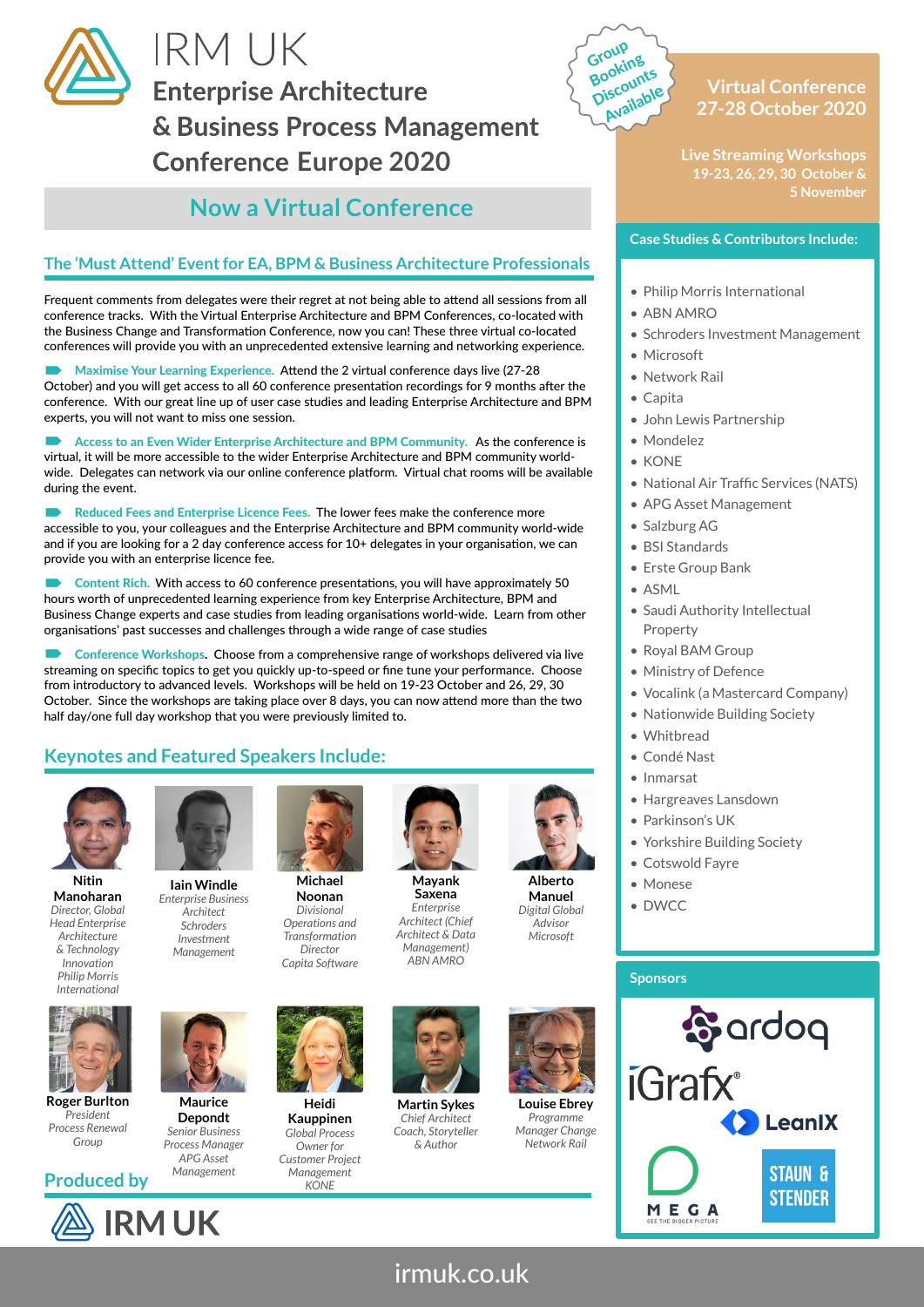#### **Plenary Keynotes**

#### **Plenary Keynote: Stay Alert: Flex Your Proposition: Protect Your Business**



*Michael Noonan, Divisional Operations and Transformation Director, Capita Software*

Are we at the point of a new world? A world where the rule book for modern business is being completely ripped up? Or is this speed bump where we all go back to 'normal'? While the pandemic took the vast majority of the business world by surprise, epidemiologists and other experts had long warned it was only a matter of time before such a disaster struck. So why was this not considered when we designed our business and created our propositions? Has this been the moment that has made us pause, reflect and re-think the organisation? A bold statement, but a business that has understood its products, its strategy, its people and how these fit together, can adapt; flexibly and with agility. Time for a fresh look?

#### **The Rebirth of Ethics in the AI Era**



*Mar Cabra, Award-Winning Investigative Data Journalist and Speaker*

Gender discrimination, racism and inequality are topics that have been in the public debate for decades. Society has been working hard to mitigate their unfairness, but we now have the risk of reproducing them again through technology. Training software and algorithms to be ethical is not that simple – or is it? The former head of data and technology of the Panama Papers investigation will cover the most notorious ethical fails of artificial intelligence projects and will shine light on the best practices currently used. Let's not repeat the mistakes of History in the virtual world.

#### **The Future of Work and Digital Transformation**



*Theo Priestley, Leading Technology Evangelist and Self-Styled Antifuturist*

There are many forces shaping the workplace of the future, both from a cultural and technological perspective, but how can organisations take advantage of these emerging trends, who is doing it the right way, and what does this mean for transformation programmes. Navigating between trends such as workforce collaboration and artificial intelligence, this keynote should help shed light on what challenges businesses may face in the next 5 years.

#### **Plenary Keynote Panel and Conference Close: Take Away Insights from the Conference**



*Martin Sykes, Chief Architect, Coach, Storyteller & Author* 



*Roger Burlton, President, Process Renewal Group*



*Michael Noonan, Divisional Operations and Transformation Director, Capita Software*



*Dr Debra Paul, Managing Director, AssistKD*

### **Discounts**

| <b>Group Booking Discounts:</b> |     |  |  |  |  |
|---------------------------------|-----|--|--|--|--|
| 2-3 Delegates                   | 10% |  |  |  |  |
| 4-5 Delegates                   | 20% |  |  |  |  |
| 6+ Delegates                    | 25% |  |  |  |  |

#### **Keynotes**

#### **What Next in the New Abnormal?**



*Martin Sykes, Chief Architect, Coach, Storyteller & Author*

Calling 2020 'turbulent times' feels like an understatement. Yet with all we have seen in the last 12 months we will still likely overestimate the change that will occur in the next two years and underestimate the change that will occur in the next ten. Designing your enterprise and its systems for the future has never felt so difficult. Whilst many of the events we are dealing with were foreseeable, the combined consequences have questioned all of our plans for change.

Is there anything fundamentally different we need to deal with, or is history repeating itself? We are now roughly half a century into the information revolution, and yet it is only in the last decade that digital disruption has challenged society, the boardroom and stock markets.

- Playing the long game. Using trends analysis to plan scenarios and responses to events.
- How do we know whether our architecture is agile or fragile? Use the scenarios to test the resilience of your enterprise architecture.
- Making enterprise planning, budgeting and approval processes responsive and resilient to change.

#### **The Six Enablers of Business Agility**



*Karim Harbott, Partner | Coach | Trainer, Agile Centre*

Many organisations are built to survive and thrive in a 20th century business climate. A climate marked by relative stability and low levels of competition, where efficiently delivering known products and services for years was the recipe for success.

Unfortunately, what worked back then does not work well today. The 21st century is anything but stable and competition is anything but low. An exponential rise in volatility, uncertainty, complexity and ambiguity (VUCA), and hyper-competition means that the old approach is not enough. In this talk, we will explore why, to thrive in this new world, organisations need to also be effective at creating new products, services and even entire business models. They must become masters of reinvention. They must achieve business agility.

And yet, most Agile transformations fail. They fail because their focus is too narrow. We will explore The Six Enablers of Business Agility and how focussing on these areas can help to unlearn 20th century practices and set organisations up for success in today's new context. After the talk, participants will be able to:

- Describe how given the relative stability of the 20th century, exploiting existing products and services with efficiency was the main competitive advantages
- Explain that, given the vastly increased levels of VUCA in the 21st century, exploring new products and services with agility has become the new competitive advantage
- Outline the main reasons why most 'Agile Transformations' fail, and explain why only those which take a broader focus and a holistic approach will success

#### **Transformation and Change – a View From the Top and Somewhere Nearer the Bottom**



*Managing Director, BCS Learning & Development Ltd*

As the professional body for IT we know from talking to many leaders that

investment in digital transformation is at the heart of how they lead organisations to adapt to societal, technological and customer needs. As a 250-person staff organisation, transformation and change are also integral to how we create the infrastructure and capability to support and represent one of the most important professions to the UK economy. Lucy will not only share what we hear from leaders in our profession about transformation; but the transformation and change challenges faced by BCS internally to effectively represent the voice of one of the UK's biggest change sectors.

# irmuk.co.uk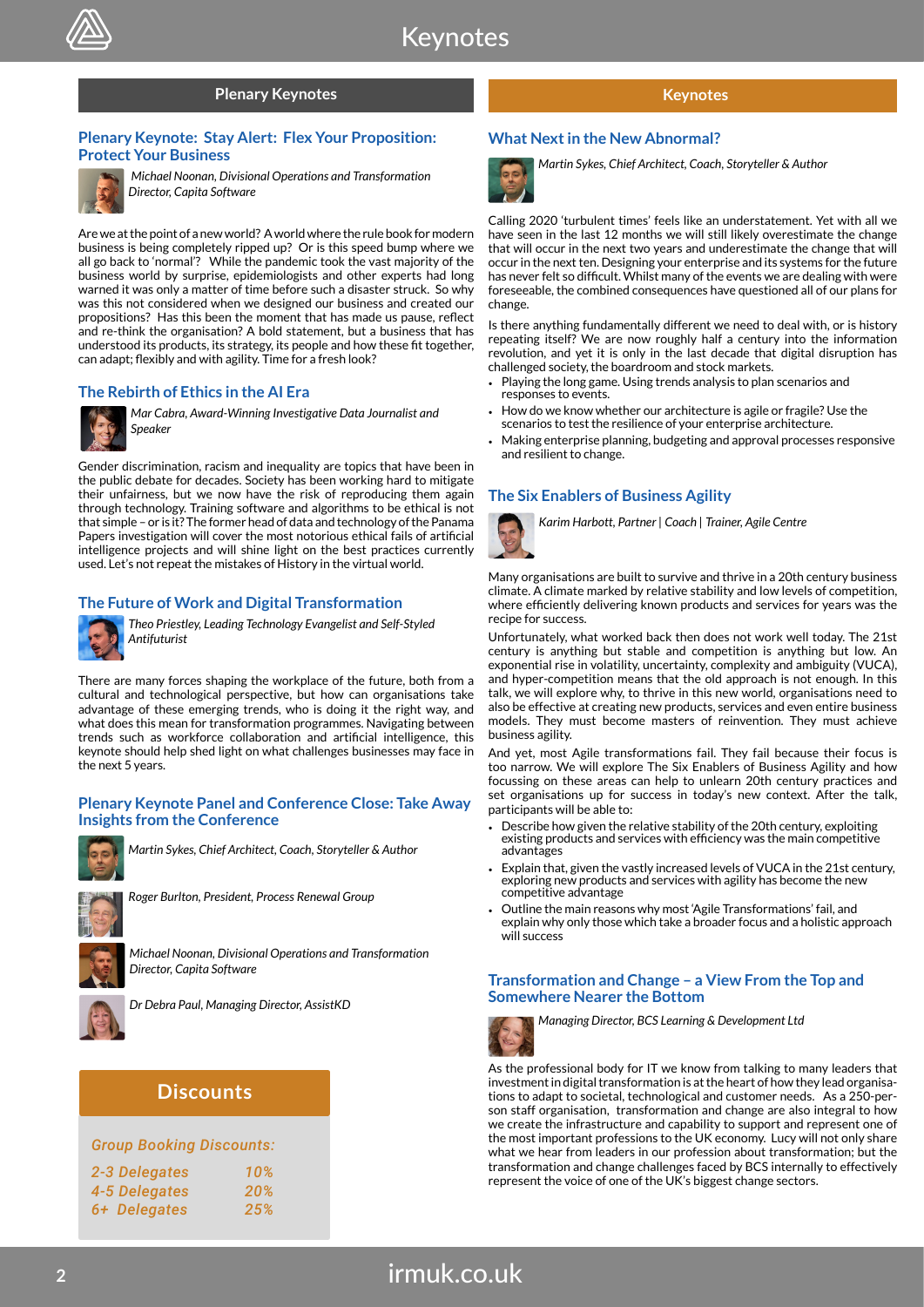### Agenda

| <b>Full Day</b>                | Live Streaming Workshops 19-23, 26, 29, 30 October & 5 November - Please visit the conference website for full details<br>Getting Started in EA: Designing an Architecture Function to Fit your Enterprise                                                               |                                                                                                                                                                                                         |                                      |                                                                                                                                                                                    |                                                                                                                                                                                                    |                                                                                                                                                                                                                                                                                                                             | The Foundation of Business Process Modeling, Analysis & Design                                                                                                                                            |                                                                                                                               |                                                                                                                                                                                                                                                                     |  |
|--------------------------------|--------------------------------------------------------------------------------------------------------------------------------------------------------------------------------------------------------------------------------------------------------------------------|---------------------------------------------------------------------------------------------------------------------------------------------------------------------------------------------------------|--------------------------------------|------------------------------------------------------------------------------------------------------------------------------------------------------------------------------------|----------------------------------------------------------------------------------------------------------------------------------------------------------------------------------------------------|-----------------------------------------------------------------------------------------------------------------------------------------------------------------------------------------------------------------------------------------------------------------------------------------------------------------------------|-----------------------------------------------------------------------------------------------------------------------------------------------------------------------------------------------------------|-------------------------------------------------------------------------------------------------------------------------------|---------------------------------------------------------------------------------------------------------------------------------------------------------------------------------------------------------------------------------------------------------------------|--|
| Workshops                      | Philip Hellyer, Enterprise Business Architect, Hedwyn & David O'Hara, Enterprise Business<br>Architect, Hedwyn                                                                                                                                                           |                                                                                                                                                                                                         |                                      |                                                                                                                                                                                    |                                                                                                                                                                                                    |                                                                                                                                                                                                                                                                                                                             | Sasha Aganova & Roger Burlton, Process Renewal Group                                                                                                                                                      |                                                                                                                               |                                                                                                                                                                                                                                                                     |  |
| Full Day<br>Workshops          | <b>Establishing or Renewing the Purpose and</b><br><b>Practices for your Enterprise Architecture</b><br>Team<br>Martin Sykes, Chief Architect, Coach, Storyteller,<br>Author                                                                                             |                                                                                                                                                                                                         | Roger Burlton, Process Renewal Group | <b>Collecting, Connecting and Correcting the</b><br><b>Dots: A Business Architecture Masterclass</b>                                                                               |                                                                                                                                                                                                    | <b>Active Process Management</b><br>Roger Tregear, Principal Advisor, TregearBPM<br><b>Early Engagement</b>                                                                                                                                                                                                                 |                                                                                                                                                                                                           |                                                                                                                               | Navigating the Mess: Practical Techniques for<br>Adrian Reed, Blackmetric Business Solutions                                                                                                                                                                        |  |
| Half Day<br>Workshops          | <b>Use Storytelling Techniques to</b><br><b>Deliver Architecture and Change</b><br><b>Proposals</b><br>Martin Sykes, Chief Architect, Coach,<br>Storyteller & Author                                                                                                     | The Process-Data Connection:<br><b>How Concept Modelling Supports</b><br><b>Process and Architecture Work</b><br>Alec Sharp, Clariteg Systems<br>Consulting                                             |                                      | <b>Architecting the Digital Business</b><br><b>Platform</b><br>Michael Rosen, Wilton Consulting<br>Group                                                                           |                                                                                                                                                                                                    | Mind The Gap - Incorporating the<br><b>Change Agenda Into Scaled Agile</b><br><b>Approaches</b><br>Lynda Girvan & Will Izzard, CMC<br>Partnership Consultancy Ltd                                                                                                                                                           |                                                                                                                                                                                                           |                                                                                                                               | Unleashing the Value of a Design Au-<br>thority to Accelerate Transformation<br>Ian Richards, Head of Business Analysis, Capita<br>People Solutions & Stephen Russell, Group<br>Programme Assurance Director, Capita                                                |  |
| Half Day<br>Workshops          | Transitioning to an Enterprise Ar-<br>chitect or Architecture Manager<br>for the Technical Architect<br>Martin Sykes, Chief Architect, Coach,<br>Storyteller & Author                                                                                                    | <b>Integrating Change into Your</b><br><b>Business Process Approach:</b><br><b>Timing Is Everything</b><br>Alec Sharp, Clariteg Systems<br>Consulting                                                   |                                      | <b>Practical Process Performance</b><br>Roger Tregear, TregearBPM                                                                                                                  | Applying a Service View to Realise<br><b>Value from Business Change</b><br>Jonathan Hunsley & Mike Williams,<br>AssistKD                                                                           |                                                                                                                                                                                                                                                                                                                             |                                                                                                                                                                                                           | <b>BizOps - Integrating Business</b><br>Change, DevOps, Agile and Archi-<br>tecture<br>Michael Rosen, Wilton Consulting Group |                                                                                                                                                                                                                                                                     |  |
|                                | Tuesday 27 October 2020: Conference Day 1 & Exhibits                                                                                                                                                                                                                     |                                                                                                                                                                                                         |                                      |                                                                                                                                                                                    |                                                                                                                                                                                                    |                                                                                                                                                                                                                                                                                                                             |                                                                                                                                                                                                           |                                                                                                                               |                                                                                                                                                                                                                                                                     |  |
| 08:00 - 09:00                  | Registration                                                                                                                                                                                                                                                             |                                                                                                                                                                                                         |                                      |                                                                                                                                                                                    |                                                                                                                                                                                                    |                                                                                                                                                                                                                                                                                                                             |                                                                                                                                                                                                           |                                                                                                                               |                                                                                                                                                                                                                                                                     |  |
| 09:00 - 09:15                  | Conference Co-Chair Opening: Dr Debra Paul, Managing Director, AssistKD & Roger Burlton, President, Process Renewal Group                                                                                                                                                |                                                                                                                                                                                                         |                                      |                                                                                                                                                                                    |                                                                                                                                                                                                    |                                                                                                                                                                                                                                                                                                                             |                                                                                                                                                                                                           |                                                                                                                               |                                                                                                                                                                                                                                                                     |  |
| $09:15 - 10:15$                | Plenary Keynote: Stay Alert: Flex Your Proposition: Protect Your Business Michael Noonan, Divisional Operations and Transformation Director, Capita Software                                                                                                             |                                                                                                                                                                                                         |                                      |                                                                                                                                                                                    |                                                                                                                                                                                                    |                                                                                                                                                                                                                                                                                                                             |                                                                                                                                                                                                           |                                                                                                                               |                                                                                                                                                                                                                                                                     |  |
|                                | <b>Enterprise Architecture</b>                                                                                                                                                                                                                                           | <b>Enterprise Architecture</b>                                                                                                                                                                          |                                      | <b>BPM</b>                                                                                                                                                                         |                                                                                                                                                                                                    | <b>BPM &amp; Business</b><br><b>Architecture</b>                                                                                                                                                                                                                                                                            | <b>Business Change and</b><br><b>Transformation</b>                                                                                                                                                       |                                                                                                                               | <b>Business Change and Trans-</b><br>formation                                                                                                                                                                                                                      |  |
| 10:45 - 11:35                  | <b>The Missing Organisation</b><br><b>Chromosome - Establishing</b><br>an Architecture Governance<br><b>Capability in an Autonomous</b><br><b>Environment</b><br>Gerry Carson, Enterprise<br>Architect, Capita Software                                                  | <b>Opportunity in Challenging</b><br>Times<br>Dan Meadows, Head of<br>Enterprise Architecture and<br>Requirements, National Air<br><b>Traffic Services (NATS)</b>                                       | <b>Process</b><br>Limited            | <b>Automation in Context:</b><br><b>Applying Technology to</b><br>David Brakoniecki, BP3 Global                                                                                    | <b>Freedom Within a</b><br><b>Framework</b><br>Group                                                                                                                                               | Roger Burlton, Process Renewal                                                                                                                                                                                                                                                                                              | The Art of Ignorance: How<br><b>Ambiguity Can Breed Success</b><br>Chris Stephenson, Business<br>Designer, Nationwide Building<br>Society                                                                 |                                                                                                                               | <b>Why Beautiful Operating</b><br><b>Models Fail</b><br>Nicky Barnes, Head of Operating<br>Model Design, Whitbread<br>Transformation &<br>James Cooper, Gate One                                                                                                    |  |
| 11:45 - 12:35                  | <b>Making a Difference: Using</b><br><b>Behavioural Patterns for</b><br><b>EAs to Increase Your Impact</b><br>Wolfgang Goebl, Architectural<br>Thinking Association & Bard<br>Papegaaij, Transgrowth & AT<br>Leadership Team                                             | An Approach to Establish<br><b>Enterprise Architecture as</b><br>Well-Accepted, Recognized,<br>and Relevant Discipline in<br>any Organisation<br>Nedim Dedic, Lead Enterprise<br>Architect, Salzburg AG |                                      | <b>Transforming Customer</b><br>& Staff Experiences - A<br><b>Process Centric Approach</b><br>Dan O'Neill, OpExtion Pty Ltd                                                        |                                                                                                                                                                                                    | <b>Driving Strategy Execution</b><br><b>Continual Improvement</b><br>at Schroders: Applying<br>- a Vehicle to Drive<br>a Business Architecture<br><b>Transformation</b><br><b>Framework to Accelerate and</b><br>De-Risk Change<br>Iain Windle, Enterprise Business<br>Architect, Schroders<br><b>Investment Management</b> |                                                                                                                                                                                                           | Clare McAleese, Manager BizOps,<br>Vocalink (a Mastercard Company)                                                            | The Climate for Change<br>Sandra Tinker, Commercial Op-<br>erations Director, Condé Nast                                                                                                                                                                            |  |
| 12:35 - 14:05                  | Lunch, Exhibits and Lunchtime Sessions                                                                                                                                                                                                                                   |                                                                                                                                                                                                         |                                      |                                                                                                                                                                                    |                                                                                                                                                                                                    |                                                                                                                                                                                                                                                                                                                             |                                                                                                                                                                                                           |                                                                                                                               |                                                                                                                                                                                                                                                                     |  |
| 14:05 - 14:55                  | <b>Keynote: What Next in the New Abnormal?</b><br>Martin Sykes, Chief Architect, Coach, Storyteller & Author<br><b>Looking Outside In:</b>                                                                                                                               |                                                                                                                                                                                                         |                                      |                                                                                                                                                                                    |                                                                                                                                                                                                    | <b>Keynote: The Six Enablers of Business Agility</b><br>Karim Harbott, Partner   Coach   Trainer, Agile Centre                                                                                                                                                                                                              |                                                                                                                                                                                                           |                                                                                                                               |                                                                                                                                                                                                                                                                     |  |
| 15:05 - 15:55                  | <b>Applying Whole Enterprise</b><br><b>Architecture to Standards</b><br>Ivan Salcedo, Principal,<br>Knowledge Innovation, BSI<br><b>Standards</b>                                                                                                                        | <b>Integration of Architecture</b><br>and Systems<br>John Zachman, Zachman<br>International                                                                                                             | Consulting                           | <b>Getting to the Essence:</b><br>Discovering the "What"<br>Beyond the "Who and "How"<br>Alec Sharp, Clariteg Systems                                                              | Do Not Try to Wow Your<br><b>Customers, (Just) Make</b><br><b>Them Happy</b><br><b>Dusan Toncic, Business</b><br>Architect, Erste Group Bank AG                                                    |                                                                                                                                                                                                                                                                                                                             | Making Change Happen- a<br><b>Battle Still Raging in MOD!</b><br>Sarah Bar-Lev, Head of People<br>and Change Management<br>Programmes, Ministry of Defence<br>- Joint Forces Command                      |                                                                                                                               | <b>Breaking the Cultural Mould</b><br>- Our Story of Empowering<br><b>Success Through Building a</b><br><b>Coaching Culture</b><br>Alison Wright, Business Analyst<br>Chapter Lead & Caroline Rowles,<br>Learning and Development Man-<br>ager, Hargreaves Lansdown |  |
| 16:20 -16:45                   | New Beats Old When it<br><b>Comes to EA Tooling!</b><br>Mark McGregor, Strategy<br>Advisor                                                                                                                                                                               | <b>Looking Holistically at the</b><br><b>Architecture Ecosystem</b><br>Cort Coghill, FEAC Education<br>Operations Director, FEAC<br>Institute                                                           | a Process Pig!<br>Improvements       | Don't Put Digital Lipstick on<br>Phil Short, Principle & Owner,<br>PJS Process & System                                                                                            | <b>Business Capability</b><br><b>Planning: From Strategy to</b><br>Action<br>Miel Theeuwen, Lead Business<br>Architect & Mark Giebels, Business<br>Architect, ASML                                 |                                                                                                                                                                                                                                                                                                                             | Change in an Unforgiving<br>Environment<br>David Reed, Change Plus Ltd                                                                                                                                    |                                                                                                                               | <b>Solving Social Issues</b><br><b>Through Digital Transfor-</b><br>mation<br>Julie Dodd, Director of Transfor-<br>mation, Parkinson's UK                                                                                                                           |  |
| 16:55 - 17:30                  | Plenary Keynote: The Rebirth of Ethics in the AI Era, Mar Cabra, Award-Winning Investigative Data Journalist and Speaker                                                                                                                                                 |                                                                                                                                                                                                         |                                      |                                                                                                                                                                                    |                                                                                                                                                                                                    |                                                                                                                                                                                                                                                                                                                             |                                                                                                                                                                                                           |                                                                                                                               |                                                                                                                                                                                                                                                                     |  |
| 17:30 - 18:30                  | Drinks Reception & Exhibits                                                                                                                                                                                                                                              |                                                                                                                                                                                                         |                                      |                                                                                                                                                                                    |                                                                                                                                                                                                    |                                                                                                                                                                                                                                                                                                                             |                                                                                                                                                                                                           |                                                                                                                               |                                                                                                                                                                                                                                                                     |  |
|                                | Wednesday 28 October 2020: Conference Day 2 & Exhibits                                                                                                                                                                                                                   |                                                                                                                                                                                                         |                                      |                                                                                                                                                                                    |                                                                                                                                                                                                    |                                                                                                                                                                                                                                                                                                                             |                                                                                                                                                                                                           |                                                                                                                               |                                                                                                                                                                                                                                                                     |  |
| 09:00 - 09:10<br>09:10 - 10:00 | Conference Co-Chair Opening: Martin Sykes, Chief Architect, Coach, Storyteller, Author & Michael Noonan, Divisional Operations and Transformation Director, Capita Software                                                                                              |                                                                                                                                                                                                         |                                      |                                                                                                                                                                                    |                                                                                                                                                                                                    |                                                                                                                                                                                                                                                                                                                             |                                                                                                                                                                                                           |                                                                                                                               |                                                                                                                                                                                                                                                                     |  |
|                                | Plenary Keynote: The Future of Work and Digital Transformation, Theo Priestley, Leading Technology Evangelist and Self-Styled Antifuturist<br><b>Enterprise Architecture</b>                                                                                             | <b>Enterprise Architecture &amp;</b>                                                                                                                                                                    |                                      | <b>BPM</b>                                                                                                                                                                         |                                                                                                                                                                                                    | <b>BPM &amp; Business Change</b>                                                                                                                                                                                                                                                                                            | <b>Business Change and</b>                                                                                                                                                                                |                                                                                                                               | <b>Business Change and Trans-</b>                                                                                                                                                                                                                                   |  |
|                                |                                                                                                                                                                                                                                                                          | <b>Business Architecture</b>                                                                                                                                                                            |                                      |                                                                                                                                                                                    |                                                                                                                                                                                                    |                                                                                                                                                                                                                                                                                                                             | <b>Transformation</b>                                                                                                                                                                                     |                                                                                                                               | formation                                                                                                                                                                                                                                                           |  |
| 10:10 - 11:00                  | <b>How Enterprise Architecture</b><br>As a Service Enables Digital<br><b>Transformation</b><br>Alberto Manuel, Global Digital<br>Advisor, Microsoft                                                                                                                      | <b>Change Management and</b><br><b>People Management from</b><br>the Lens of Enterprise<br><b>Architecture</b><br>Aura Bhattacharjee, Planning<br>and Governance Lead -<br>Enterprise Architecture,     | Managing                             | <b>Stop Modelling. Start</b><br>Roger Tregear, TregearBPM                                                                                                                          | <b>Systems Thinking, Mental</b><br>ment in Times of Trauma<br>Baker-Langman, BakerFish                                                                                                             | <b>Health and Change Manage-</b><br>Louise Ebrey, Programme Manag-<br>er Change, Network Rail & Emma                                                                                                                                                                                                                        | Are you Caught in the Glare<br>of Innovation Headlights?<br>Richard Frost, Enterprise Design<br>Lead, Yorkshire Building Society                                                                          |                                                                                                                               | Driving Culture Change that<br><b>Sticks</b><br>Jo Franco-Wheeler, Director of<br>Organisational Development<br>and Diversity, Inmarsat                                                                                                                             |  |
|                                |                                                                                                                                                                                                                                                                          | Mondelez                                                                                                                                                                                                |                                      |                                                                                                                                                                                    |                                                                                                                                                                                                    |                                                                                                                                                                                                                                                                                                                             |                                                                                                                                                                                                           |                                                                                                                               |                                                                                                                                                                                                                                                                     |  |
| 11:30 - 12:20                  | <b>Digital Transformation: Old</b><br><b>Things in New Packaging</b><br>Richard Frost, Enterprise Design<br>Lead, Digital Programmes,<br><b>Yorkshire Building Society</b>                                                                                               | Jenga and the Art of<br><b>Business Architecture</b><br>Bill Blackburn, Process Renewal<br>Group & Matthew Bryant,<br>Monese                                                                            | <b>Audiences</b>                     | <b>Unlocking the Vault: How</b><br>to Create Immersive<br><b>Process Models for Various</b><br>Maurice Depondt, Senior<br><b>Business Process Manager,</b><br>APG Asset Management | <b>Culture Matters! 2</b><br><b>Cultures, 2 Responses to</b><br><b>Organisational Change</b><br>Ryan Alharbi, Head of<br>Processes and Excellence,<br>Saudi Authority for Intellectual<br>Property |                                                                                                                                                                                                                                                                                                                             | <b>The Digital Learning</b><br>Organization<br>Michael Rosen, Wilton Consulting<br>Group                                                                                                                  |                                                                                                                               | <b>The Power of Questions</b><br>- Using Clean Language©<br>and Metaphor to Explore<br>the "How to" of Change<br>Management<br>Will Izzard, CMC Partnership<br>Consultancy Ltd                                                                                      |  |
| 12:30 - 12:55                  | Data Comedy (An Abridged<br>Allegory)<br>Mayank Saxena, Enterprise Ar-<br>chitect (Chief Architect & Data<br>Management), ABN AMRO                                                                                                                                       | <b>EA on a Shoestring?</b><br>Ali-Reza Moschtaghi, ARM<br>Logix Ltd                                                                                                                                     | Partnership                          | <b>Friend or Foe? Embracing</b><br>Process at the John Lewis<br>Rachel Eaton & Sweta Velam-<br>bath, Managers - Process, John<br>Lewis Partnership                                 | <b>Anxiety, Stress and Change</b><br>or How I Learned to Stop<br>Worrying and Love the<br><b>Pressure</b><br>Eleanor Stowe, DWCC                                                                   |                                                                                                                                                                                                                                                                                                                             | Top and Somewhere Nearer the Bottom                                                                                                                                                                       |                                                                                                                               | Keynote: Transformation and Change - a View From the<br>Lucy Ireland, Managing Director, BCS Learning & Development Ltd                                                                                                                                             |  |
| 12:55 - 14:20                  | Lunch, Exhibits and Lunchtime Sessions                                                                                                                                                                                                                                   |                                                                                                                                                                                                         |                                      |                                                                                                                                                                                    |                                                                                                                                                                                                    |                                                                                                                                                                                                                                                                                                                             |                                                                                                                                                                                                           |                                                                                                                               |                                                                                                                                                                                                                                                                     |  |
| 14:20 - 15:10                  | <b>How Enterprise Architecture</b><br>Can be a Key Enabler to<br>Unlock Value in a Platform/<br><b>Products Based Operating</b><br>Model<br>Nitin Manoharan, Director, Global<br>Head Enterprise Architecture &<br>Technology Innovation, Philip<br>Morris International | Enterprise Architecture - Is<br>There a Right or Wrong<br>Way?<br>Dr. Sue Davison, Consultant,<br><b>Davison Technology</b>                                                                             | Capability<br>Renewal Group          | <b>Building your Organization's</b><br><b>Process Management</b><br>Sasha Aganova, Process                                                                                         | <b>Visualising Business</b><br><b>Transformation: Pictures,</b><br><b>Shared Meaning</b><br>Steve Whitla, Visual Meaning                                                                           | Diagrams and the Pursuit of                                                                                                                                                                                                                                                                                                 | <b>Change is the Only</b><br><b>Constant: Three Ways to</b><br>Use Your Culture to Tackle<br><b>Uncertainty and Come Out</b><br><b>More Efficient, Adaptable</b><br>and Resilient<br>Matt Robshaw, Kin&Co |                                                                                                                               | <b>Business Heart Surgery Com-</b><br>passionate Business, the New<br><b>Normal Post Covid-19</b><br>Paul Hargreaves, CEO, Cotswold<br>Fayre Ltd                                                                                                                    |  |
| 15:20 - 16:10                  | How to Become a Leader in<br>Digital?<br>Dr Sander Meijer, Manager<br>Enterprise Architecture, Royal<br><b>BAM Group</b>                                                                                                                                                 | A Tale of Two CDOs -<br><b>Leveraging Enterprise</b><br>Architecture to Excel in the<br>Data Economy<br>Gerry Rankin, Integrated Infor-<br>mation Methods                                               | <b>Business</b>                      | KONE Way - The Way<br>We Run and Develop our<br>Heidi Kauppinen, Global Process<br>Owner for Manage Project,<br><b>KONE</b> Corporation                                            | Had Cancer! How Fear Can<br><b>Decisions</b><br>David Harper, HARPER360<br>Coaching & Development                                                                                                  | It's Alright For You You've<br><b>Drive Execs to Make FrAgile</b>                                                                                                                                                                                                                                                           | <b>Governing Transformation</b><br>and the Trouble with Boards<br>Steve Taubman, Change Results                                                                                                           |                                                                                                                               | Transforming Innovation - Ex-<br>periments with Experimentors<br>Philip Hellyer, Philip & Finch                                                                                                                                                                     |  |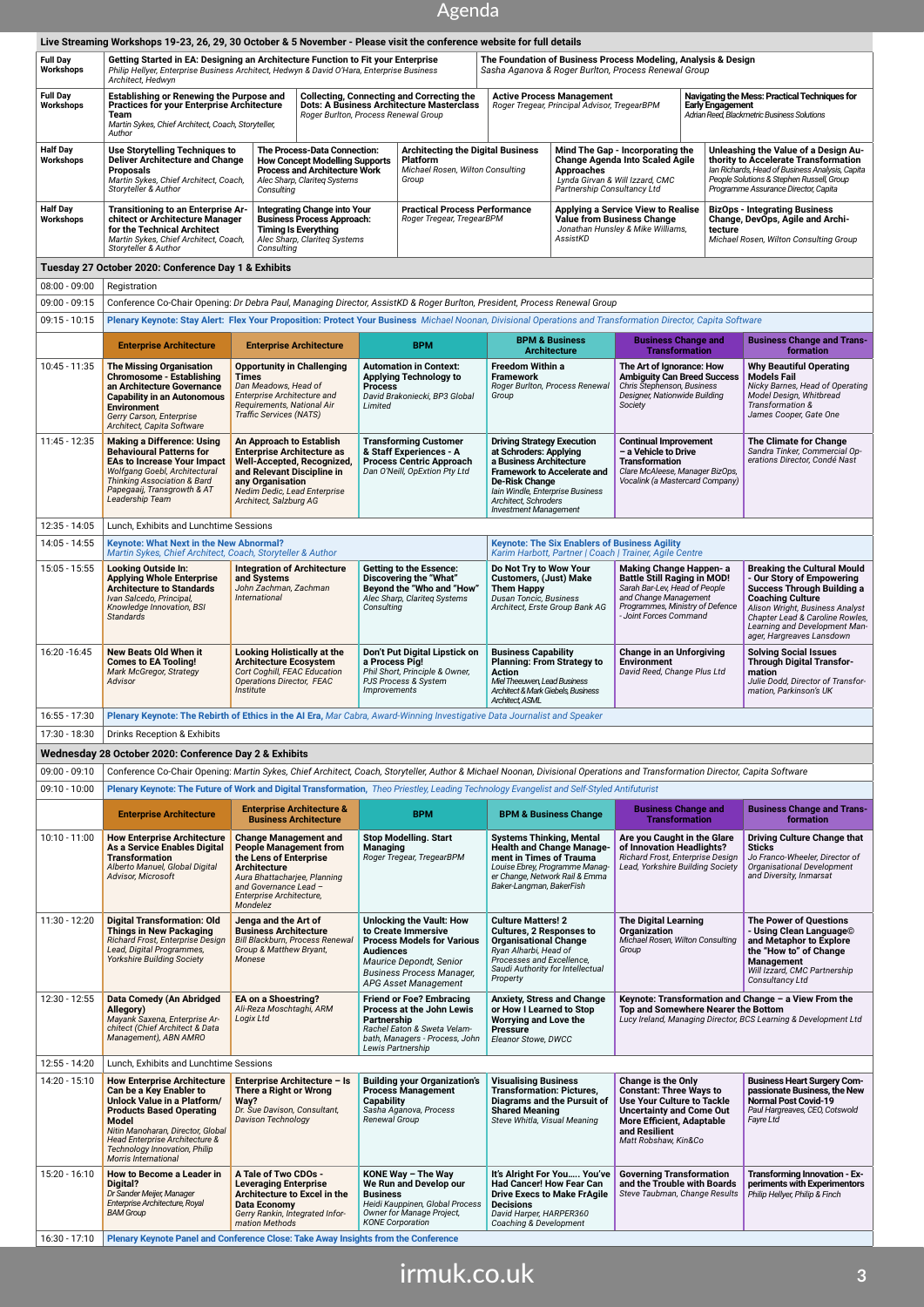## Full Day Workshops:

#### **Getting Started in EA: Designing an Architecture Function to Fit your Enterprise**

*Philip Hellyer, Enterprise Business Architect, Hedwyn & David O'Hara, Enterprise Business Architect, Hedwyn*

This interactive full-day workshop is for anyone who wants to understand EA better or who wants to establish EA in their enterprise. We'll cover the basics of EA, providing foundational knowledge to take into the rest of the conference. Delegates will explore how to approach EA, what deliverables to produce, what pitfalls people encounter, and where the value comes from. We'll also examine the range of capabilities needed in an architecture team to be truly effective and how to have productive working relationships with your stakeholders.

- The essence of EA: what is it and why should you do it
- Knowing where to start so that you can have the biggest impact
- Qualities of the most successful enterprise architects and how to develop them

#### **The Foundation of Business Process Modeling, Analysis & Design**

*Sasha Aganova, Managing Partner, Process Renewal Group & Roger Burlton, President, Process Renewal Group*

This working seminar provides delegates with the baseline skills and techniques required to analyze and redesign existing processes to make your business more effective. It focuses on identifying opportunities for process change and presents the analysis, modeling, design techniques and tools required to help improve business performance. Participants will learn to scope specific process projects using graphical models to document results. And, they will learn how to define measurement techniques for evaluating results. They will also learn how to model As-Is and To-Be process workflows using industry standard notations with some new templates. The class is organized around a case study that will be developed by attendees working in teams along with the instructor. The approach is practical, and attendees will be able to immediately apply what they learn within their own organization.

- Process Architecture and Foundational Concents
- Understand the intent of the chosen process Stakeholders & Vision
- Define Process Scope
- Set up the Analysis Activities
- Model the Process
- Analyse the Process
- Improve/Redesign/Innovate the Process
- Implementation & Roll-Out
- Wrap Up

#### *"Wonderful event to bring energy, experience and insight to BPM. It is a hard concept to achieve change but the IRM event continues to inspire me. Thank You."*

Janine Snodgrass, Business Process Architect, John Lewis

#### **Establishing or Renewing the Purpose and Practices for your Enterprise Architecture Team**

*Martin Sykes, Chief Architect, Coach, Storyteller & Author*

There is no one-size-fits-all design for an Enterprise Architecture team in an organisation. Over the last 20 years I have developed and advised dozens of different teams around the world to be more effective. In this workshop we will focus on the practicalities of how the EA team interacts with the rest of the organisation, and what you can do to clarify the role of EA, improve your stakeholder relationships, drive impact in the organisation and deliver value.

In six major themes we will explore the factors that drive variations in team purpose, structure, and impact, and discuss how to design or update your own EA team.

- Enterprise Architects working with other activities in strategy, innovation, portfolio & project management, governance and standards.
- Enterprise Architects working with other activities in the solution development lifecycle: business analysis; systems development (agile and waterfall); testing; security; operations; specialist architecture domains.
- Engagement options for the Enterprise Architect: EA as a Service; the internal consultancy; functional team; using an external partner/outsourcer or as a planning facilitator.
- Overlaps in the skills and capabilities of an Enterprise Architect with other roles and disciplines (using the SFIA structure as a reference).
- Why do you get asked to demonstrate value? How to define, measure and report on Enterprise Architecture value.
- What to keep internal and what to share of the methodology, processes, templates, documents, diagrams and tools of an EA.

This session assumes you already have a good grounding in the foundational knowledge of EA and how to get started building the team.

#### **Collecting, Connecting and Correcting the Dots: A Business Architecture Masterclass**

*Roger Burlton, President, Process Renewal Group*

To accelerate and assure successful business transformation, realize an agile business, avoid nasty unintended consequences of change and get things right the first time, all moving parts of our business must work in harmony towards a clear intention. Otherwise we will end up with rework, delays, cost increases, and a waste of scarce resources in the transition and disconnected operational execution along with poor customer experience. The challenge faced by executives, managers and professionals is to land on what to become and figure out what they need to know to be able to get there while minimizing risk. The good news is that we now can differentiate the reality of what actually and practically works from the incredible methodological hype and myths we often hear promoted so much and the disappointments that follow.

This session will tackle what you absolutely need to know about your business so you can strategize, architect, prioritize change and the remain agile. It will deal with the core elements of essential business knowledge. We will discuss the dots including Business Strategy, Business Stakeholders, Business Information (Concepts), Business Processes/Value Streams, Business Capabilities, Business Performance/ Measurement to name a few. We will also deal with some essential connections among these without which we will not be able enable impact analysis on business change and the establishment of an always relevant Business Change

Portfolio.

- Some myths and some hype there are a lot
- Collecting what do we have to know about?
- Connecting how well do the pieces fit?
- Correcting changing the picture

#### **Active Process Management**

*Roger Tregear, Principal Advisor, TregearBPM*

This session shows how to put the "continuous" dimension into continuous process management. You've documented a process architecture and some process management and improvement work has started, but how do you keep it going after this first flush? How do you move from the novelty of the project workshops to the nitty gritty of daily management in complex and messy organizations How do we keep it real? We keep it real, i.e. continuous, practical, and useful, by embedding the theory in sensible and easy techniques and practices. We keep it simple. We make it effective. We deliver improvement.

In this workshop we discuss and demonstrate how to measure and track process performance, and how to ignore the noise and respond efficiently to what the process is telling us. How do you control the performance of a process whose execution is spread over many<br>management areas? The Process Management Record shows how this can be done by defining the process and its performance targets, problems, and opportunities, along with plans for analysis and change.

This workshop explores why process management blooms, then withers and fades – and practical ways that can be avoided. Participants will learn about:

- How to create and use the Process Management Record – 8 key documentation artefacts that allow Process Owners to be successful.
- 14 guiding principles of process performance management
- How to discover and use effective process KPIs
- The anatomy of a process KPI
- How the tripartite process governance model works in action
- The remarkable power of the Process Behaviour Chart (aka XmR Chart)

#### **Navigating the Mess: Practical Techniques for Early Engagement** *Adrian Reed, Principal Consultant, Blackmetric Business Solutions*

Imagine the scene. You've been 'parachuted in' to a new project assignment, and you're faced with disagreement everywhere. Stakeholders are fighting, and there isn't any kind of consensus of what problem we're trying to solve here let alone how we're trying to solve it. A senior stakeholder has suggested buying a particular IT system, and this is now being portrayed as a silver bullet that will solve all of the organisations ills. Yet you fear that if that avenue is pursued without analysis, we'll get caught in a trap of having delivered exactly what they asked for only to find out it wasn't what they actually needed.

If this scene resonates with you, then this session is for you! During this hands-on, interactive and practical session, we'll cover some strategic business analysis techniques that allow us to quickly navigate our way through, and carry out analysis, in messy problem situations during the early stages of the business change lifecycle. You'll hear:

Practical techniques for stakeholder analysis and management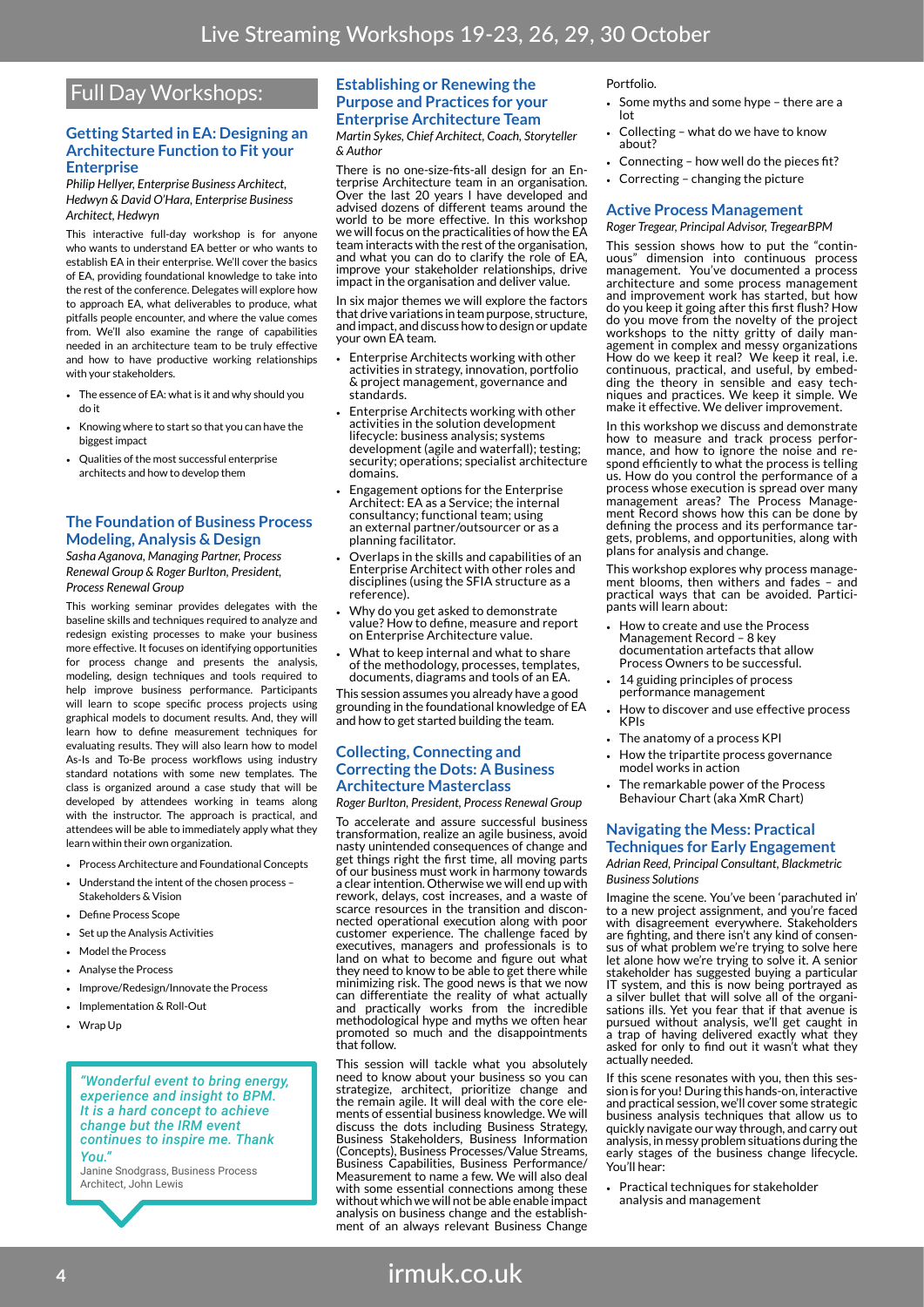- Techniques for beginning to understand complex problematical situations
- Techniques for ensuring there is a common view on the outcomes being sought by a project

### Half Day Workshops:

#### **Use Storytelling Techniques to Deliver Architecture and Change Proposals**

*Martin Sykes, Chief Architect, Coach, Storyteller & Author*

We think in narratives all day; whether describing our journey to work, sharing news or explaining what someone did. Storytelling is how we make sense of the world. Our brains are also amazing visual processors, able to handle massive volumes of information by spotting patterns and inferring meaning. The evidence proves that stories trump data when it comes to persuasion, yet many people still believe "the facts" will speak for themselves, and overload audiences with information. This session will give you a solid grounding in the development of a story structure, helping you to draw out your story in a clear, succinct, compelling form that people want to engage with, comment on and take away to share with colleagues.

- Structure complex information into compelling change stories
- Use story frameworks and characters to engage your audience
- Create communication and reference materials that people interpret consistently

#### **The Process-Data Connection: How Concept Modelling Supports Process and Architecture Work** *Alec Sharp, Senior Consultant, Clariteq Systems Consulting*

Whether you call it a conceptual data model, a domain map, a business object model, or even a "thing model," a concept model is invaluable to process and architecture initiatives. Why? Because processes, capabilities, and solutions act on "things" – Settle Claim, Register Unit, Resolve Service Issue, and so on. Those things are usually "entities" or "objects" in the concept model, and clarity on "what is one of these things?" contributes immensely to clarity on what the corresponding processes are.

After introducing methods to get people, even C-level executives, engaged in concept modelling, we'll introduce and get practice with guidelines to ensure proper naming and definition of entities/concepts/ business objects. We'll also see that success depends on recognising that a concept model is a description of a business, not a description of a database. Another key – don't call it a data model!

Drawing on almost forty years of successful modelling, on projects of every size and type, this session introduces proven techniques backed up with current, real-life examples.

Topics include:

- Concept modelling essentials things, facts about things, and the policies and rules governing things
- "Guerrilla modelling" how to get started on concept modelling without anyone realising it
- Practical examples of concept modelling supporting process and architecture work

This is an expanded version of a fifty-minute session delivered at the 2019 conference, where it was one of the highest-rated presentations. This will allow time for more discussion, more hands-on, and more case studies.

#### **Architecting the Digital Business Platform**

*Michael Rosen, Chief Scientist, Wilton Consulting Group*

By now, your organization had planned, started, or was in the midst of a digital transformation when WHAM, everything changed dramatically! Suddenly, your organization has to support new Covid-19 imperatives for work-from-home, updating processes, products and services to support remote capabilities, increasing collaboration, making supply chains more resilient, insourcing, the list goes on. We know that architecture is important to enabling rapid change and avoiding unintended consequences. We also know that economic disruptions are inflection points for picking the winners when the economy recovers. Those that invest now in a digital platform will be poised to capture markets and opportunities when the corner is turned. Yet so much has changed in the past months, much less 2 or 3 years, that it's hard to know what that should look like anymore. Business and operating models are changing. The environment is now part of a different business ecosystem. Scale, speed, and scope are greatly expanded. Business architecture is different. Information and data architecture are different. Application architecture is different. Technology architecture is different. Security architecture is different. And, how they all fit together is different too.

This workshop answers two key questions:

1. What does architecture for digital transformation in post-Covid-19 look like?

2. How can you come up to speed on all the changes that implies?

This workshop briefly explores the new requirements for the digital economy, and then describes the new "Digital Business Platform" necessary to meet those requirements and capture success. Continuing from there, it lays out the overall architecture needed to create that platform and goes into detail about the new business, information, application, and security architectures that comprise it. A detailed case study will be woven throughout the workshop to illustrate the platform, architectural tradeoffs, and a variety of work products. Interactive exercises will give attendees an opportunity to use the new techniques in real time. Attendees will learn:

- The overall architecture for the "Digital Business Platform"
- How to use business architecture to evaluate and plan digital opportunities and options and shape the platform requirements
- The new information and data architecture to support an intelligent core and the 'sense, compute, act' paradigm, and sample usage patterns that drive tradeoffs.
- Application architecture in the era of microservices, containers, APIs, DaaS, FaaS, PaaS.
- Security architecture to ensure Digital Trust, including Intelligence AI, and SECaaS.

#### **Mind The Gap - Incorporating the Change Agenda Into Scaled Agile Approaches**

#### *Lynda Girvan, Head of Business Analysis & Will Izzard, Head of Business Change, CMC Partnership Consultancy Ltd*

In the technology-driven digital world, more and more organisations are moving away from traditional programme management approaches in favour of scaled agile methods and frameworks when delivering complex in-house transformational change. Even though scaled agile is not exclusively limited to delivering just IT, it makes scant mention of the full range of activities necessary to deliver the required

business impact. The result is that IT gets delivered at scale, but not the business transformation.

In this workshop, Lyn and Will use a case study to explain the principles underpinning scaled agile approaches and uncover the gaps emerging between traditional programme management and scaled agile approaches. Techniques and solutions will be presented that overcome these challenges so that holistic change, encompassing people, process, policy information and technology, can be incorporated and business value can be realised.

Workshop attendees will benefit from the following learning outcomes:

- Understand the change gaps that are uncovered when moving away from programme management to scaled agile approaches through a case study
- Learn how to build change into scaled agile through 3 specific levels so change is iterative and incremental and kept in sync
- Understand how the change facilitator role aligns with and complements roles defined within scaled agile approaches

#### **Unleashing the Value of a Design Authority to Accelerate Transformation**

*Ian Richards, Head of Business Analysis, Capita People Solutions & Stephen Russell, Group Programme Assurance Director, Capita*

This interactive workshop will use the development of a much-anticipated armed forces veterans app to introduce the role that architectural design guidance plays in business change.

Often considered a speed bump to progress, this session takes a fresh look at the role of a Design Authority through the eyes of the business change professional. It explores the minimal viable engagement required to obtain the correct level of empowerment on programmes that need to deploy quickly and efficiently to a high-quality standard.

This app design case study will take you on a journey that explores the tensions that can exist between the need for rigour and the pressures of speed and challenges the role of the Design Authority being seen as an influencer or an enforcer in the new agile world of DevOps.

Delegates will put themselves in the shoes of Business Analysts, Change Managers, Product Owners and Scrum Masters to understand how the Design Authority draws on tools such as business strategy, motivational models and a minimal viable operating model to help accelerate development at pace and still provide enough assurance top cover.

Whether you are a seasoned architect or unsure of what architecture governance really is and its value, you are sure to take valuable lessons away from this session.

It's not too early to start thinking of great features to add to the design of this worthwhile app so get your thinking hats on!

Key takeaways:

- Understanding of the engagement tactics and behaviours expected from an effective agile Design Authority
- Recognition of how Design Authorities can act as change accelerators not solution blockers if engaged correctly
- Be clear on the minimal viable information exchange to ensure expedient delivery that adhere to architectural design.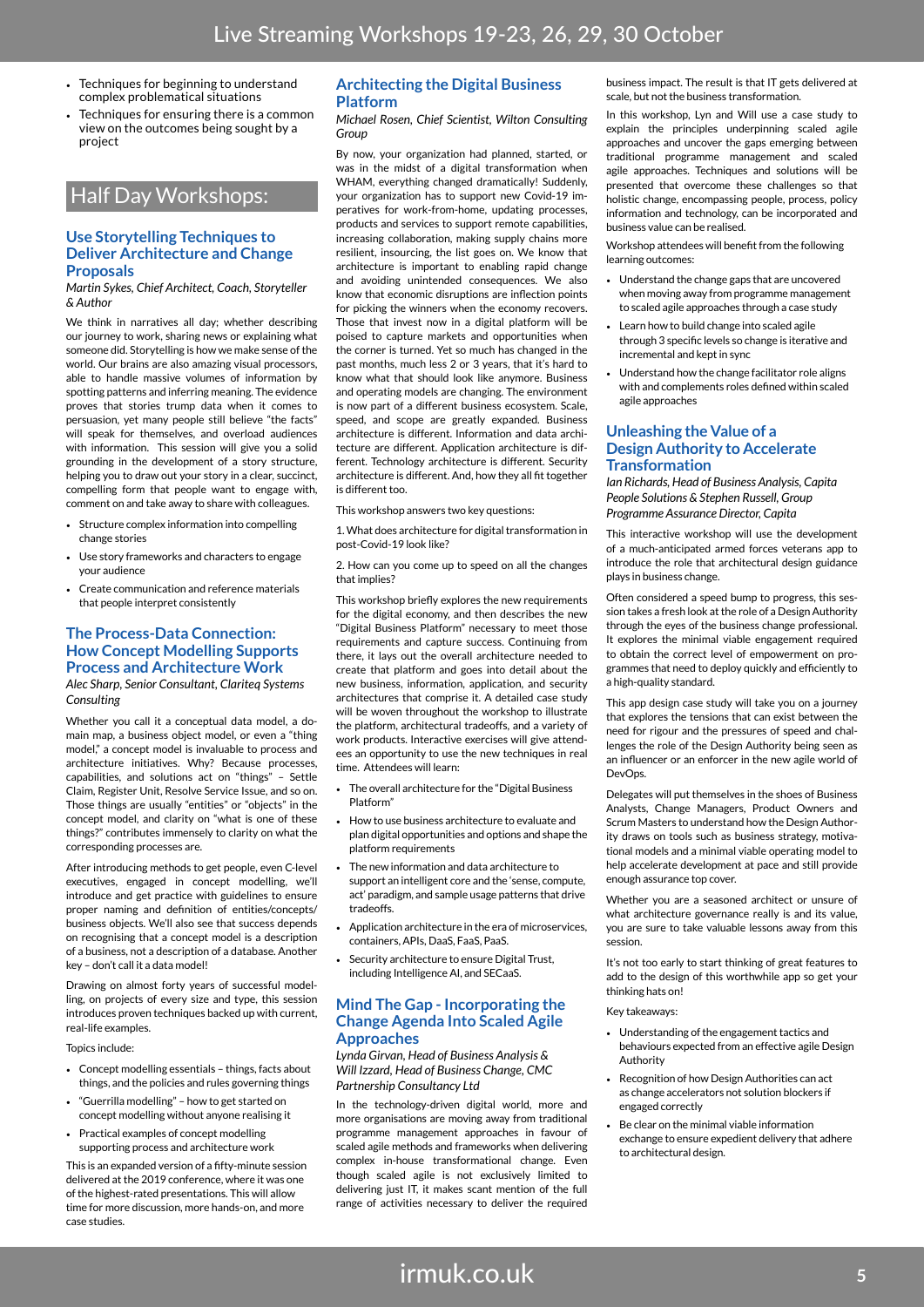#### **Transitioning to an Enterprise Architect or Architecture Manager for the Technical Architect**

*Martin Sykes, Chief Architect, Coach, Storyteller & Author*

Making the transition into an Enterprise Architect or architecture team leadership position for an architect with a technical, solution or infrastructure background can be a daunting experience. Not only do you have to work out how to lead architects, which can make herding cats look easy, there are many new methods and concepts to understand in Business Architecture, Data Architecture and Enterprise Architecture. You do not need to be able to do everything, but you do need to know what is involved and how it all fits together.

In this workshop we will introduce some of the common gaps for the technical architect and how these fit together to make a coherent architecture plan that covers all the domains. Key concepts include:

- Business Capability Models
- Concept and conceptual models
- Benefits Dependency Networks
- Value models
- Business/System/Change Roadmaps
- Visualisations of an Enterprise Architecture

#### **Integrating Change into Your Business Process Approach: Timing Is Everything**

*Alec Sharp, Senior Consultant, Clariteq Systems Consulting*

Throughout almost forty years of consulting, the speaker has refined a methods and techniques that lead to significant process change in as little as two or three days. It has also led to interesting observations from clients about its impact on change. One said, "When we follow the method strictly, the usual resistance to change simply doesn't materialise." Another said "We like the way support for change is built in throughout the method, not bolted on at the end."

This is not an accident – refinements in the techniques, and in the order and emphasis with which they are applied have been chosen to help participants understand and embrace the need for change. They also help avoid unanticipated consequences.

This session will introduce the central features of this methodology and introduce "minimalist" but highly effective session plans. Key points include:

- People want to be heard the value of "venting" in discovery sessions
- Never start with "why?" the problem with doing problem statements too soon;
- "What" first, "who and how" later how "abstraction to the essence" dissipates resistance;
- Understanding all perspectives the critical role of a stakeholder-based assessment;
- Avoiding the Big Bang a feature-based approach to process design/redesign.

#### **Practical Process Performance** *Roger Tregear, Principal Advisor, TregearBPM*

Participants in this innovative and creative tutorial walk away with a pragmatic approach to analysis, discovery, and use of effective process KPIs – a necessary tool for sustained business agility. Why is process performance measurement both an obvious requirement and commonly absent management tool? If we aren't measuring process performance, we aren't managing processes, and we can't know if we are improving them. We need practical process performance measurement so, firstly, we can decide which processes need improving and, secondly, know if improvements are being realised.

Drawing on many real-life examples this interactive

tutorial provides a simplified and effective method for discovery of process KPIs. Participants get plenty of practical experience through group exercises. Bring your own process KPI challenges to the KPI Klinik part of the tutorial and we'll help you to solve them.

- The vital role of process performance measurement
- How to discover process KPIs
- The characteristics of a good process KPI
- The importance of the KPI measurement method
- Pitfalls in setting performance targets

### **Applying a Service View to Realise Value from Business Change**

*Jonathan Hunsley, Principal Consultant & Mike Williams, Principal Consultant, AssistKD*

The world we live in is changing rapidly and customers of business change may be frustrated if they perceive that their needs are not met in the way they wish. Often, they view the changes as urgent and require increased pace and lower cost of delivery. In the context of ever more complex business environments, where the need for change is ever-present, change practitioners have wide-ranging responsibilities to ensure the successful delivery of business change programmes. This includes the need to accommodate differing stakeholder expectations, take a holistic view and apply a variety of delivery approaches.

This workshop will apply service thinking principles to explore the role of the business change practitioner. Service thinking has increasingly gained recognition as an approach that helps to clarify what organisations and internal functions offer to their customers. The workshop will include discussion of the nature of value and how value can be co-created with business stakeholders. Also, a range of techniques will be introduced and their applicability to the change practitioner considered. Attendees will work through a series of practical activities to apply service thinking and value proposition analysis to the change practitioner role in order to produce definitions of business change services.

- The role of the change practitioner and empathy with stakeholders of business change
- The service thinking approach and how this can be applied in practice
- The nature of value and how value can be co-created

#### **BizOps - Integrating Business Change, DevOps, Agile and Architecture** *Michael Rosen, Chief Scientist, Wilton Consulting Group*

Is your organization planning to, or already underway with Agile and DevOps? At a project level, you're building things faster, but at an enterprise level, are you building the right things for business change. Does it seem like an excuse not to do architecture or design? While speed is important, it is the right things at the right speed — the "speed of business change" — that is critical to success in the new digital economy.

BizOps extends the faster cycle time, continuous feedback, and tighter integration mindset and process of Lean, Agile, and DevOps — "development-to-operations" — upstream to include "business-to-development-to-operations", creating alignment with strategy while ensuring flexibility and agility. This includes a business driven "intentional architecture" and common vision that enable innovation, rapid change and emergent business design.

- Understand how BizOps improves delivery and speed of business change
- Learn a successful approach for integrating business and enterprise architecture into DevOps and Agile environments
- Recognise the changes needed in architecture, design, and development activities to leverage the best of both worlds



**<sup>6</sup>** irmuk.co.uk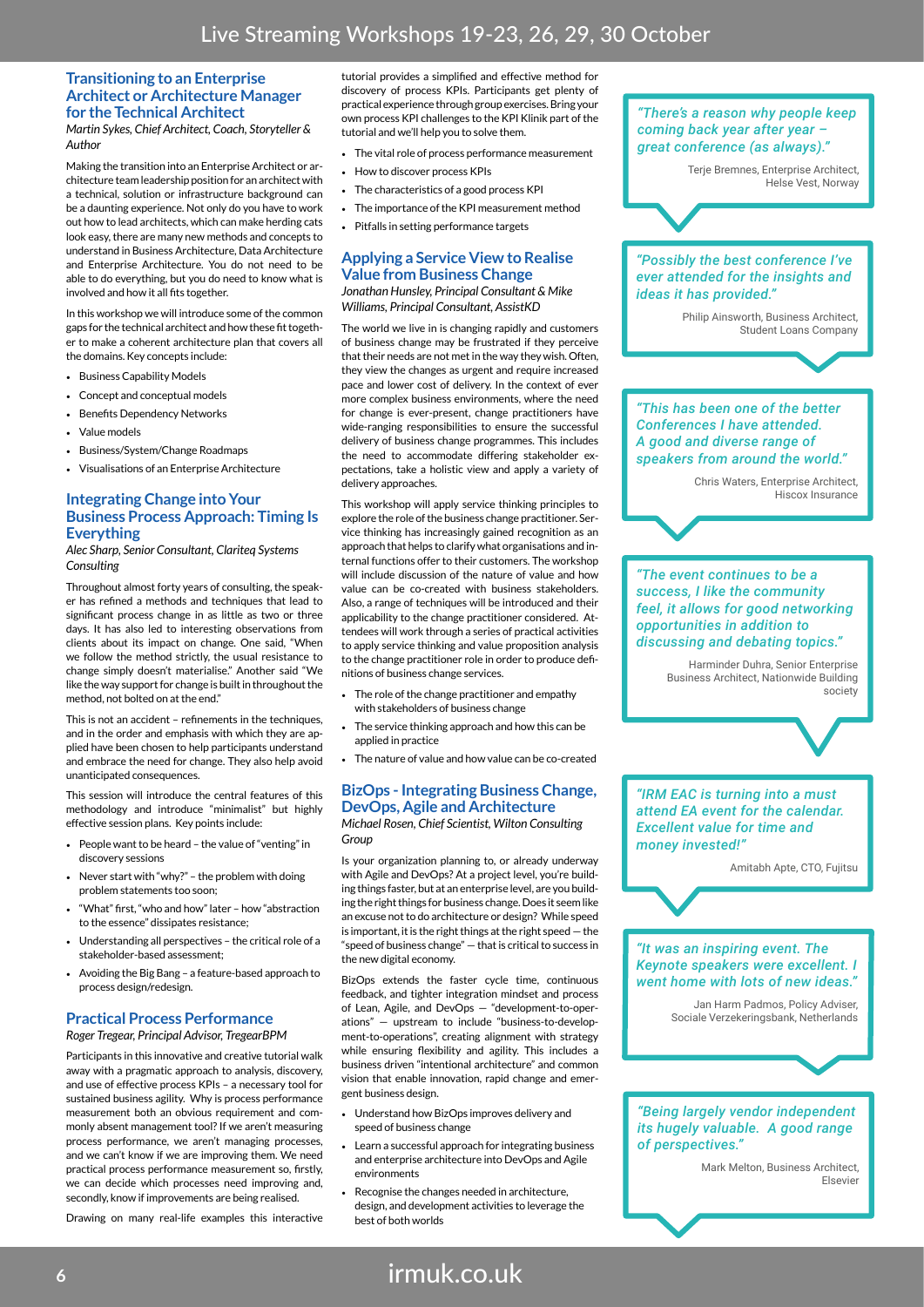Tuesday 27 October: **Conference** Day 1 & Exhibits

#### 08:00 - 09:00

#### **Registration**

### 09:00 - 09:10

**Conference Co-Chair Opening** *Dr Debra Paul, Managing Director, AssistKD & Roger Burlton, President, Process Renewal Group*

### 09:15 - 10:15

#### **Plenary Keynote: Stay Alert: Flex Your Proposition: Protect Your Business**

*Michael Noonan, Divisional Operations and Transformation Director, Capita Software*

Are we at the point of a new world? A world where the rule book for modern business is being completely ripped up? Or is this speed bump where we all go back to 'normal'? While the pandemic took the vast majority of the business world by surprise, epidemiologists and other experts had long warned it was only a matter of time before such a disaster struck. So why was this not considered when we designed our business and created our propositions? Has this been the moment that has made us pause, reflect and re-think the organisation? A bold statement, but a business that has understood its products, its strategy, its people and how these fit together, can adapt; flexibly and with agility. Time for a fresh look?

#### 10:15-10:45

#### **Networking Break & Exhibits**

#### 10:45 - 11:35

#### **The Missing Organisation Chromosome - Establishing an Architecture Governance Capability in an Autonomous Environment** *Gerry Carson, Enterprise Architect, Capita Software*

When working in organisations which are largely self-governing and work independently, it can be challenging to enable them to work more consistently and effectively. You need to balance the efficiencies and collaboration opportunities which can be achieved against the risk of slower delivery, stifling innovation and too much red tape.

By the end of this engaging talk, you will walk away with techniques to allow you to overcome those competing concerns. You will be equipped to enable responsive architecture governance in your organisation, to provide real value and plug the missing chromosome. The speaker will share their battle-scarred

examples of what works well, and what doesn't, including:

- Creating the case for Architecture Governance;
- Establishing the foundation and structure;
- Building the right team.

Most importantly, they will cover delivering real value to stakeholders, making what seems a governance burden into an innovative, thought provoking function to deliver growth.

#### **Opportunity in Challenging Times**

*Dan Meadows, Head of EA and Requirements, National Air Traffic Services (NATS)*

It goes without saying that 2020 has been a challenging year for many businesses and for the aviation industry in particular, and in seeking to survive through cutting costs wherever possible EA could easily be seen as an expendable luxury.

NATS' key revenue stream is directly proportional to air traffic levels that dropped around 90% within weeks of the crisis taking hold and are unlikely to recover fully for quite some time. Over recent years we have put significant effort and investment into putting EA at the heart of our future capability development, but that development has inevitably been substantially throttled back.

This new reality has undoubtedly created many challenges to overcome, but has also provided opportunities to demonstrate how EA can support (or even drive) setting the right new directions, and to build and reinforce the foundations that will underpin it's future.

Key learning points:

- Identifying opportunities amidst the focus on dealing with challenges
- Leveraging EA to support rapid strategic replanning
- Building the foundations that will enable EA to really deliver to its potential

#### **Automation in Context: Applying Technology to Process**

*David Brakoniecki, Managing Director, BP3 Global Limited*

Advances in RPA, AI and machine learning are driving new automation opportunities for organisations to redesign their operating models and to disrupt their industries but failure rates for automation projects are over 50% (some estimates are as high as 75%). Despite the hype surrounding them, RPA, AI and other types of automation are not panaceas. They remain only tools to be used and success depends on knowing when to use each tool. In the session, we explore techniques for finding valid automation use cases using actual customer case studies and how to determine which type of automation technology is the best fit for solving the problem. Importantly, we will also explore how to redesign processes and operating models to allow better humanrobot collaboration and increased return on investment.

During this session, participants will learn:

- How to recognise automation use cases and assess their business value
- How to match the appropriate technology to each use case
- How to redesign work to support human/ robot collaboration

#### **Freedom Within a Framework**

*Roger Burlton, President, Process Renewal Group* Organizations often believe that the secret to innovative transformation is the brilliance of its staff. They feel that clean sheets are in order to avoid simply incrementing current ideas and ways of working. Our experience is different. We have seen that a suitably structured approach can lead to new business models, repeatable creativity, and that design thinking can surface naturally. A repeatable method does not have to mean predictable outcomes that are safe but are insufficient. A sound business architecture foundation can actually free up innovation possibilities that leverage existing capabilities and open the door for new innovative ones to work together for real breakthrough. Creativity techniques will become more reliable and repeatable.

- Stability and Adaptability: How much innovation?
- Architecture Building Blocks: Core knowledge as a foundation
- North Star as inspiration and challenge
- Innovation techniques

#### **The Art of Ignorance: How Ambiguity Can Breed Success**

*Chris Stephenson, Business Designer, Nationwide Building Society*

Leading and operating in ambiguity is a skill that really sets people apart in their ability to deliver change in the modern world. Ambiguity is often thought to be a source of frustration in organisations, particularly in the field of change. It is regularly associated with an inability to make good decisions which can prove to be costly, in terms of time and money. This talk will deliver a combination of thought-provoking theory, relevant industry examples and a personal story of how operating in ambiguity can be leveraged to the advantage of change professionals, along with several lessons learned. This will include a reflection on Nationwide's recent drive to operate with more agility, and how this ties in with increasing ambiguity, which is a journey many firms are currently embarking on. Key messages:

- In a world that's becoming more and more complex, having the ability to operate comfortably with only vague information will become increasingly important.
- Ambiguity shouldn't be thought of as a frustration or threat, but rather should be seen as an opportunity.
- Whether we like it or not, ambiguity is only going to increase in the future, and the ability to operate effectively is going to set apart the good change professionals from the great.

#### **Why Beautiful Operating Models Fail**

*Nicky Barnes, Head of Operating Model Design, Whitbread Transformation & James Cooper, Client Director, Gate One* 

In our world of constant change, organisations must continuously evolve to remain competitive. Target Operating Model (TOM) design is at the heart of transformation, but how do you know the changes will deliver the strategy? And how confident are you that changes will last beyond the project scope?

Traditional approaches to TOM design and implementation lack the power to deliver real, meaningful change. This session will explore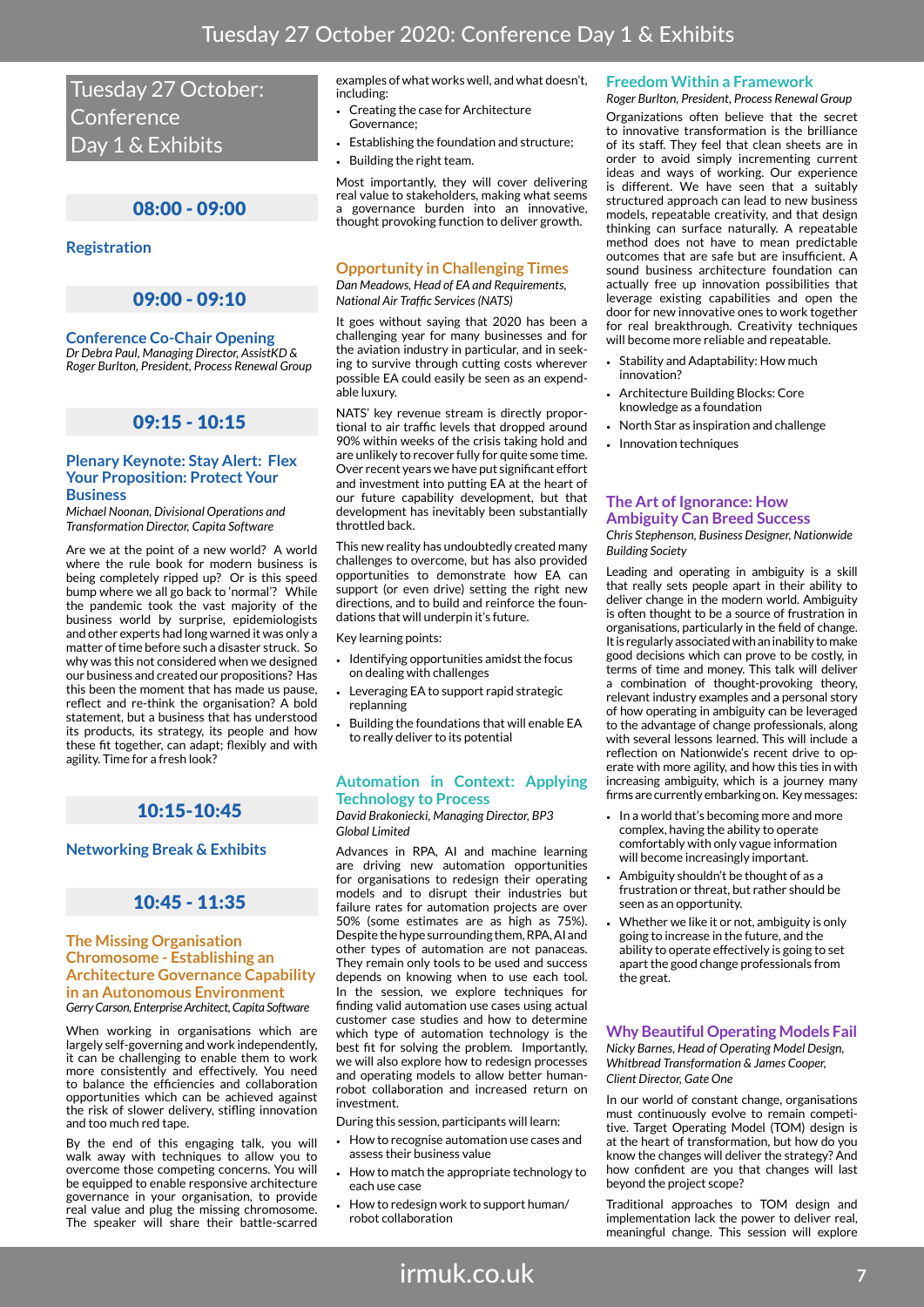how new methods can revolutionise TOM design and deliver better, more impactful change. Learn how a challenger consultancy partnered with a FTSE 100 organisation to redefine and implement a new operating model. Through hearing first hand from the client's C-Suite and the consultancy's Director, you will examine real-world examples and gather practical insights to use with your teams.

#### Learn how:

- Transformation needs to be people powered to succeed and deliver meaningful, lasting change.
- Target Operating Model transformation is like a Rubik's® cube and how the skill of good TOM design is to keep a balanced perspective on each of the different components.
- Beautiful operating models fail and how to deliver agile, iterative change. You need to be confident enough in the design to build and test in small increments to deliver quick wins, while developing more systemic change.
- An increased emphasis on the power and role of data in decision making at all levels can enhance business capabilities.

### 11:45 - 12:35

#### **Making a Difference: Using Behavioural Patterns for EAs to Increase Your Impact**

*Wolfgang Goebl, President, Architectural Thinking Association & Bard Papegaaij, Chief Change Facilitator, Transgrowth & AT Leadership Team*

In spite of their hard work and excellent artefacts, EAs are often marginalised or avoided. To overcome this lack of impact, EAs must rethink the way they are trying to influence their various stakeholders, from producer of artefacts to facilitator of strategy, design and governance processes. This enterprise facilitator role focuses on facilitating the interplay between the many disciplines that have a stake in shaping the enterprise – service designers, process managers, executives, software architects, etc. The role of the EA as facilitator is to enable negotiation processes that lead to architectures that are optimised for the whole enterprise rather than just the tribe with the most political power.

You will learn:

- Why it is mission-critical for you to shift your mindset from being the architect to being the facilitator
- Some practical behavioural patterns you can use
- Examples that demonstrate the successful use of these patterns

#### **An Approach to Establish Enterprise Architecture as Well-Accepted, Recognized and Relevant Discipline in Any Organisation**

*Nedim Dedic, Lead Enterprise Architect, Salzburg AG*

Most of the higher management recognise a well-developed Enterprise Architecture as a crucial aspect for successful Digitalisation – especially in the middle and large enterprises that have complex digital infrastructures and

processes. However, even today, the biggest challenge of the most Enterprise Architects is to establish the Enterprise Architecture as well-accepted, recognised, involved and sustainable discipline at operational and tactical levels in their organisations, which is one of the main reasons why many EA Initiatives and Projects fail.

This talk presents a proven practical approach to establish Enterprise Architecture as recognised, well-accepted, involved and unavoidable discipline in any organisation and at any level. In addition to discussing appropriate methodology, this talk delivers the real-world examples of application of methods discussed in this presentation.

Delegates will learn:

- To establish well-accepted, recognised, involved, and sustainable EA in their organisation;
- How to integrate EA- activities into tactical and operational processes in their organisation;
- How to deliver the full benefits of EA that are tangible and understandable by **Business**

#### **Transforming Customer & Staff Experiences - A Process Centric Approach**

#### *Dan O'Neill, Director, OpExtion Pty Ltd*

As the former Chief Process Officer of the Commonwealth Bank of Australia, Dan O'Neill will provide insights and learnings on the proven methods and techniques he used in the largest bank in Australia. Results included higher mortgage conversation rates, reduction in operational risk issues, an increase in market share, and a significant uplift in productivity. Using case studies Dan will share his insights on:

- Embedding end to end collaboration and shared objectives using process architecture
- Process Management and Improvement techniques, what you need to know
- Sustaining performance with governance over Process, Data, and Technology

#### **Driving Strategy Execution at Schroders: Applying a Business Architecture Framework to Accelerate and De-risk Change Change**

*Iain Windle, Enterprise Business Architect, Schroders Investment Management*

Schroders, a 200 year-old global business offering asset management and wealth management solutions to their clients, has been adapting the way in which they develop and apply business architecture. With a focus on the portfolio of programmes and projects across the organisation, the role of business architecture is to accelerate and de-risk change. This presentation briefly re-caps the journey they are on, the business architecture methodology they apply, and the way in which their enterprise modelling approach enables them to achieve their goals. It contains information about the practical application of the discipline together with the behind-the-scenes activity to develop a view of business architecture maturity and development priorities, and therefore of interest to both business architecture practitioners and leaders alike.

#### Delegates will learn about:

- Real-life examples of applying a business architecture development methodology;
- Insights into using enterprise modelling tools for business architecture;
- Views of how to determine business architecture maturity and identify development priorities.

#### **Continual Improvement – a Vehicle to Drive Transformation**

*Clare McAleese, Manager BizOps, Vocalink (a Mastercard Company)*

Mastercard anticipates more change in payments in the next 5 years, than in the last 50 years. We have to evolve, we don't have a choice.

Growth is exponential, with most businesses undergoing digital transformation. As a result, the changing landscape is introducing more silo's and fragmentation, with the introduction of new technologies, management practices and frameworks – how do we make sense of it all?

One of the key areas of focus is Service Management – because when done well – it is the glue which connects organisational groups to a single end – resulting in quality services. We have to make sure it evolves, is fully integrated and responsive to the changing needs of our business in order to continue to support our existing core services as well as digital transformation.

Overall this presentation will aim to assist other organisations with their own implementations, by showing how Vocalink (a Mastercard company) have introduced a new approach to Continual Improvement which is relevant across the business and the whole service value chain, acknowledges digital transformation, focusses on value and incorporates new management practices, technologies and ways of working.

#### Key learnings:

- People important to invest and align to support the transformation journey and encourage a culture of improvement – all responsible.
- Enterprise Service Management "Service management needs to be a discipline, a change throughout the organisation,"
- Don't treat Service Management improvement as having a beginning and end, but a rolling roadmap.
- An extra bonus takeaway …. Use opportunities to break down barriers, encourage collaboration, break down silos

#### **The Climate for Change**

*Sandra Tinker, Commercial Operations Director, Condé Nast*

Have you ever wondered why there are so many statistics about companies failing to deliver successful change and business transformation?

Have you wondered why it can seem so hard to get change and transformation activity kicked off, to gain traction with the key sponsors that are required to give sign-off, or timely decisions that don't hold momentum back?

How many of us think about whether businesses are actually set up for success in transforming the business model before we start?

If you are feeling the pain, and let's face it,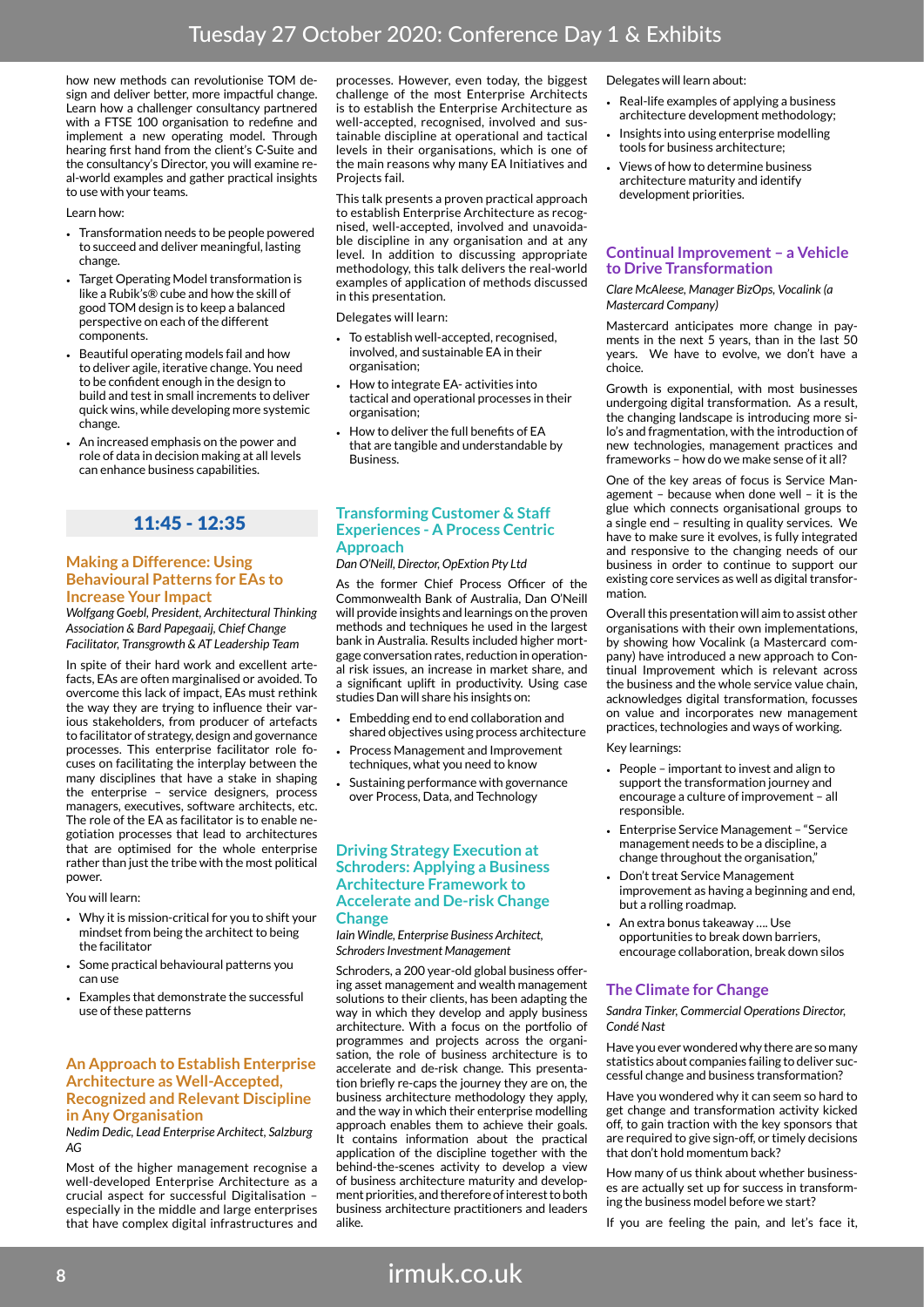many of us do, come along to 'The Climate for Change' session and Sandra will help you see through the myriad of blockers that are destined to make doing change in organisations difficult. It's all about the set-up, the thought that goes in ahead of the moment you want to start delivering. Sandra's session will focus on business lifecycles, readiness for change, the organisational systems at play and the leaderships role in this. She will then reflect on the business culture and climate as to whether much thought is put in to this to facilitate the ability to change when you actually commit to doing it. Key Take-aways:

- Set-up for success organisational set-up is the key to driving successful change. The majority of businesses spend very little time in this stage.
- Think about the business environment beyond the change you are set to do. Business lifecycles, readiness of the leadership team, the systems at play within the organisation, that also embed the culture and finally the climate for change. These are all critical and key aspects to consider before you start.
- Holding the line how many of us truly understand the meaning of the North Star? How does this mature as the programme develops and how do we navigate the oscillations of a business in transformation to still deliver success.

### 12:35 - 14:05

#### **Networking Lunch, Exhibits & Lunchtime Sessions**

#### 14:05 - 14:55

#### **Keynote: What Next in the New Abnormal?**

*Martin Sykes, Chief Architect, Coach, Storyteller & Author*

Calling 2020 'turbulent times' feels like an understatement. Yet with all we have seen in the last 12 months we will still likely overestimate the change that will occur in the next two years and underestimate the change that will occur in the next ten. Designing your enterprise and its systems for the future has never felt so difficult. Whilst many of the events we are dealing with were foreseeable, the combined consequences have questioned all of our plans for change.

Is there anything fundamentally different we need to deal with, or is history repeating itself? We are now roughly half a century into the information revolution, and yet it is only in the last decade that digital disruption has challenged society, the boardroom and stock markets.

#### *"One of the best conferences I have attended"*

Jurgen Jung, Head of Business Modelling, DHL Global Management

- Playing the long game. Using trends analysis to plan scenarios and responses to events.
- How do we know whether our architecture is agile or fragile? Use the scenarios to test the resilience of your enterprise architecture.
- Making enterprise planning, budgeting and approval processes responsive and resilient to change.

#### **Keynote: The Six Enablers of Business Agility**

*Karim Harbott, Partner, Coach & Trainer, Agile Centre*

Many organisations are built to survive and thrive in a 20th century business climate. A climate marked by relative stability and low levels of competition, where efficiently delivering known products and services for years was the recipe for success.

Unfortunately, what worked back then does not work well today. The 21st century is anything but stable and competition is anything but low. An exponential rise in volatility, uncertainty, complexity and ambiguity (VUCA), and hypercompetition means that the old approach is not enough. In this talk, we will explore why, to thrive in this new world, organisations need to also be effective at creating new products, services and even entire business models. They must become masters of reinvention. They must achieve business agility.

And yet, most Agile transformations fail. They fail because their focus is too narrow. We will explore The Six Enablers of Business Agility and how focussing on these areas can help to unlearn 20th century practices and set organisations up for success in today's new context.

After the talk, participants will be able to:

- Describe how given the relative stability of the 20th century, exploiting existing products and services with efficiency was the main competitive advantages
- Explain that, given the vastly increased levels of VUCA in the 21st century, exploring new products and services with agility has become the new competitive advantage
- Outline the main reasons why most 'Agile Transformations' fail, and explain why only those which take a broader focus and a holistic approach will success

### 15:05 - 15:55

#### **Looking Outside In: Applying Whole Enterprise Architecture to Standards**

*Ivan Salcedo, Principal, Knowledge Innovation, BSI Standards*

This session will outline how using a (Whole) Enterprise Architecture mindset can help transform both an individual product line, business and wider ecosystem – even when outside the traditional EA function. Fusing EA, design thinking, product strategy and Wardley mapping, join Ivan Salcedo as he shares a journey from TOGAF to ISO 44001 and beyond, touching on nation-state politics, globalised corporates, university startups and a new era for formal standards.

#### **Integration of Architecture and Systems**

#### *John Zachman, CEO, Zachman International*

Enterprise Architecture is not simply a broader scope for building systems or a conceptual picture of a resultant Enterprise. Enterprise Architecture specifies the 30 unique, single-variable, ontologically-defined, engineering design artifacts required for designing any complex engineering product. Building systems, like building any tangible components, requires composite, multi-variable, holistic description of a potentially infinite variety of component parts. Since theoretically, the systems have to be "assembled" into a coherent Enterprise, there has to be an integrated coherence between the single variable, engineering design artifacts and the multi-variable, holistic specification of the component parts (systems). The composite component implementations must be derivatives of the engineering design artifacts. It is not EITHER Enterprise Architecture OR Systems Design. It is Enterprise Architecture AND Systems Design. Similarly, it is not EITHER Ontology OR Methodology. It is Ontology AND Methodology. Learning objectives include:

- The nature of an ontological schema
- The differentiation between Engineering Models and Manufacturing Models
- The Yin and Yang of Ontology and Methodology

#### **Getting to the Essence: Discovering the "What" Beyond the "Who and "How"**

*Alec Sharp, Senior Consultant, Clariteq Systems Consulting* 

In his landmark article, "No Silver Bullet – Essence and Accidents of Software Engineering," Fred Brooks made the point that business analysis will always be challenging. Why? Because it's relatively easy to describe the "who and how" of the current state – this person (who) does something using that tool (how,) then another person does something using another tool, and so on. What's difficult – often very difficult – is figuring out what is actually being accomplished. Sometimes, our business clients and subject matter experts are so immersed in their job, and how they do it, they've literally lost sight of what is really being done. And that makes building a useful future state very difficult. That's why the speaker has concluded, after many years of practice, a fundamental ability of great analysts and architects is separating the "what" from the "who, how, and why." Backed up by real-life examples, this session will provide practical techniques and frameworks for dealing with a variety of business analysis challenges. After learning "The Three 'E's" of getting to the essence – Events, Entities, Essential Activities – key learning points include demonstrating how to:

- Keep people from diving into unhelpful detail while analyzing the "as-is" state;
- Make your use cases / user stories more useful, and not drifting into the "useless case" zone;
- Free people from barnacle-like attachment to the current state during organisational or process change initiatives.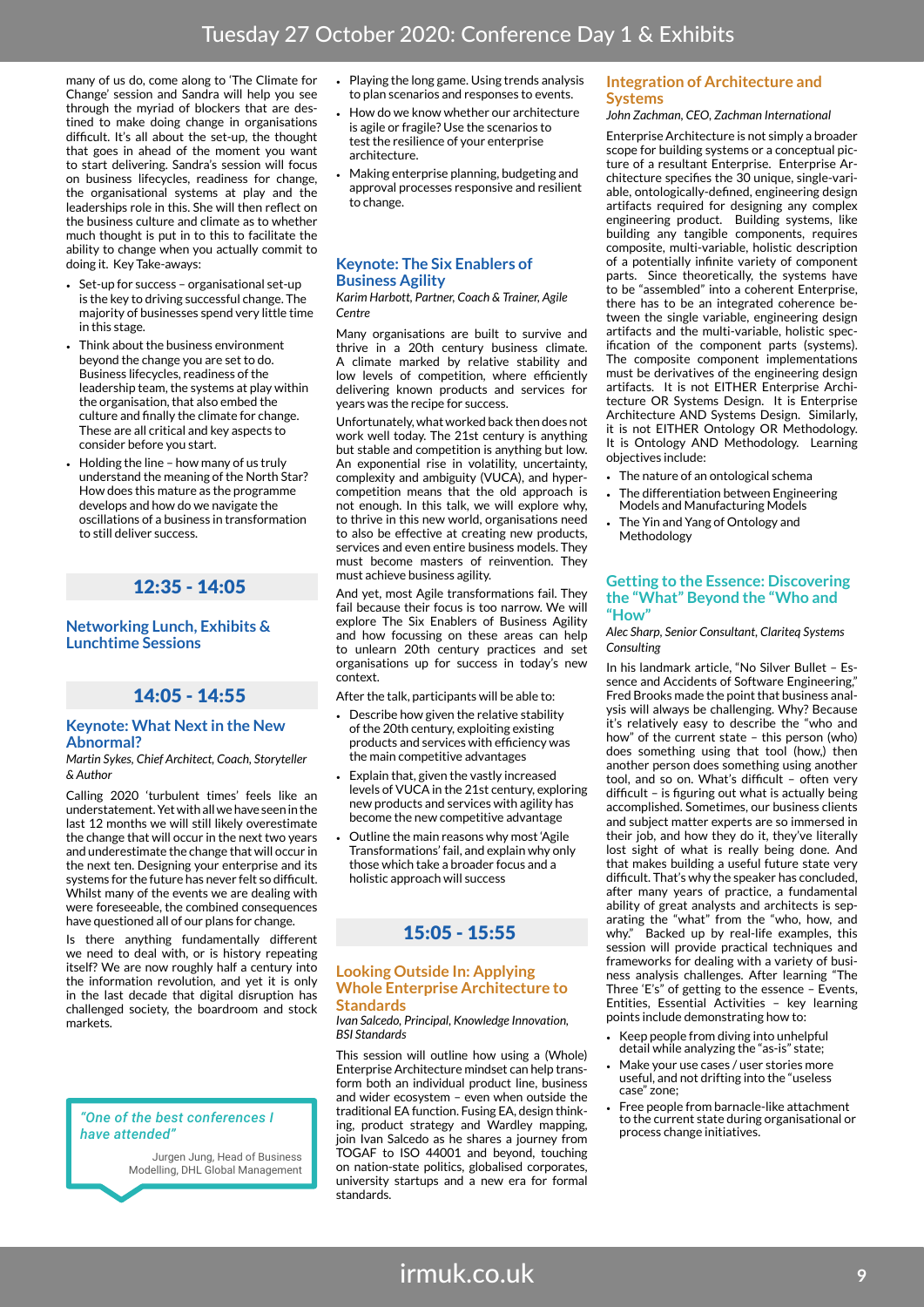#### **Do Not Try to Wow Your Customers, (Just) Make Them Happy**

*Dusan Toncic, Business Architect, Erste Group Bank AG*

This is a story about a car with frameless windows and automatic rear-wing and IT system replacement. At first glance, it has nothing to do with each other but – they do.

We will discuss how to avoid the pitfall of desire to excel in every segment and delight your customers without thinking about the long-term utility of applied efforts.

Applying the well-known Kano model, we will discuss what this car manufacturer did wrong and how we can avoid making a similar mistake as business analysts.

In this session, you will see how we convinced our management to take the side road and go for "good enough" instead "state of the art" solution by applying creativity in our analysis and design efforts. To achieve that we needed close cooperation between business analysts, business architects and solution managers. Teamwork blurred lines between our roles and allowed each of us to better understand other members.

Here we will discuss:

- Applying the Kano model to define the utility of different solutions
- Combining the Kano model with the longterm view to determine whether some of the designed characteristics are really delighters and avoiding them turning into dissatisfiers
- Applying various techniques such as use cases, business cases and target operating model to anticipate customer's long-term behaviour
- Customers are very often not aware of what they really need, our job is to help them whilst not overdoing.

#### **Making Change Happen - a Battle Still Raging in MOD!**

*Sarah Bar-Lev, Head of People and Change Management Programmes, Ministry of Defence – Joint Forces Command*

UK Defence continues to face critical and evolving challenges. With the pressure on budgets unlikely to relax and the need to perform more diverse operational roles in a volatile environment, it is clear that things must be done differently to yield a more fruitful outcome. However, if there is to be a substantial impact for defence, genuine change will need to come from within and can not just be imposed from the top. Historically this has been missing. This is compounded by a sense of change-fatigue across defence that results in changes routinely being waited out rather than embraced and realised. The culture of hierarchical decision making and a perceived sense of safety in accepted process add to the barriers for genuine change. So strong is the belief in current practice that today only 33% of civilian MOD personnel think it is safe to challenge the way things are done in the department. The current prescription for defence – providing greater freedom to its organisations and people can only work if people exploit these freedoms. If this does not take place the new freedoms and structures will have little impact on performance.

If people can be given the confidence and ability to challenge accepted thinking and the way things are done, change from within can begin to match the ambition at the top. There

is no silver bullet, but there are some priorities around which effort can be focused.In order to do this, defence must:

- Recognise that people are part of the solution, not the problem- investing in change management is vital.
- Be honest about the change fatigue and address it head on
- Acknowledge that some things will fail but be visible in recognising and implementing the lessons learned from failure.

#### **Breaking the Cultural Mould - Our Story of Empowering Success Through Building a Coaching Culture**

*Alison Wright, Business Analyst Chapter Lead & Caroline Rowles, Learning and Development Manager, Hargreaves Lansdown*

We all know that our employees and colleagues are our most valuable asset in any organisation and that a highly engaged workforce makes for high performing teams, strong retention of talent and successful delivery of strategy. However, we also know that cultural change is one of the most difficult transformation activities to undertake.

In this talk, Alison Wright (Business Analysis) and Caroline Rowles (Learning and Development) from Hargreaves Lansdown will describe their journey to look at one element of cultural change – coaching. Following feedback from colleagues, engagement surveys and reviewing how others have succeeded, HL decided to launch a programme to understand, deliver and embed a coaching culture including :

- Making feedback part of what we do
- Giving senior colleagues access to coaches
- Building an internal network of coaches
- Giving colleagues the tools they need to enable coaching, such as decision making techniques

### 15:55 - 16:20

#### **Networking Break & Exhibits**

### 16:20 -16:45

#### **New Beats Old When it Comes to EA Tooling!**

#### *Mark McGregor, Strategy Advisor*

Many of the EA Tools in use today have roots tracing back to the early 90's, but Enterprise Architecture has evolved faster than the tooling to support it. Over the past 12 months, Mark has been looking at how new and old tools compare when it comes to supporting the needs of a modern architect. Through surveys and detailed comparative user analysis Mark has concluded that new beats old! In this session he will share insights, ideas and suggestions as to how you can ensure you are using the right tool for the job, and how to get your tooling funded.

Key areas to be explored during this session include:

How Do New and Old Tools Compare when Evaluated Head to Head?

- What's Different Between New Tools and Old Tools?
- Use Cases to Successfully Justify EA Tool Purchases
- How Long Does It Take to Generate Value from EA Tooling?
- What Functionality Do We Need in Modern EA Tools?

### **Looking Holistically at the Architecture Ecosystem**

*Cort Coghill, Director of FEAC Education Operations, FEAC Institute*

There is a great detail of debate made around architecture frameworks. Hate or love them; the reality is that practicing architects must consider frameworks and other related elements as a part of the architecture practice ecosystem. Architecture practice ecosystem elements such as frameworks, methodologies, governance, and more need to work as a system to deliver results of value to the enterprise. Using a running case study, an examination of missing ecosystem elements will exemplify symptoms of organizational architecture practice in trouble.

Learning Objectives:

- Define the architecture practice ecosystem elements and their relationships.
- Examine standards to provide an objective means of assessing an individual ecosystem health
- Diagnose the impact of missing ecosystem elements.

#### **Don't Put Digital Lipstick on a Process Pig!**

*Phil Short, Principle & Owner, PJS Process & System Improvements*

In these days of digitization and digital transformation an opportunity exists to reinvent your business in the digital age. A chance to fundamentally look at how work gets done, to reinvent the customer experience and to deploy this new work leveraging the best of technology that is now available.

Alternatively, you can digitize your existing processes, automate them, create a veneer of dashboards and visualizations, use an APIs instead of a flat file, data lakes instead of data warehouses add a web presence for taking orders and create social media accounts to manage communication. If you choose this option, you may be able to show that you have digitized your business but fundamentally you have the same business and in may cases existing business processes actually fail in the digital age.

Either approach is a significant undertaking but only one will ensure long term success of your organization. As the old saying goes, 'you can put lipstick on a pig, but it's still a pig!' In this context the lipstick is when you do 'digital transformation' without grasping the true value that can be realized.

In this presentation you will hear examples of the good, the bad and the ugly of digital transformation. You will learn about the tools necessary to do have a sustainable digital transformation and how the principles of Process Based Management, Design Thinking and Agile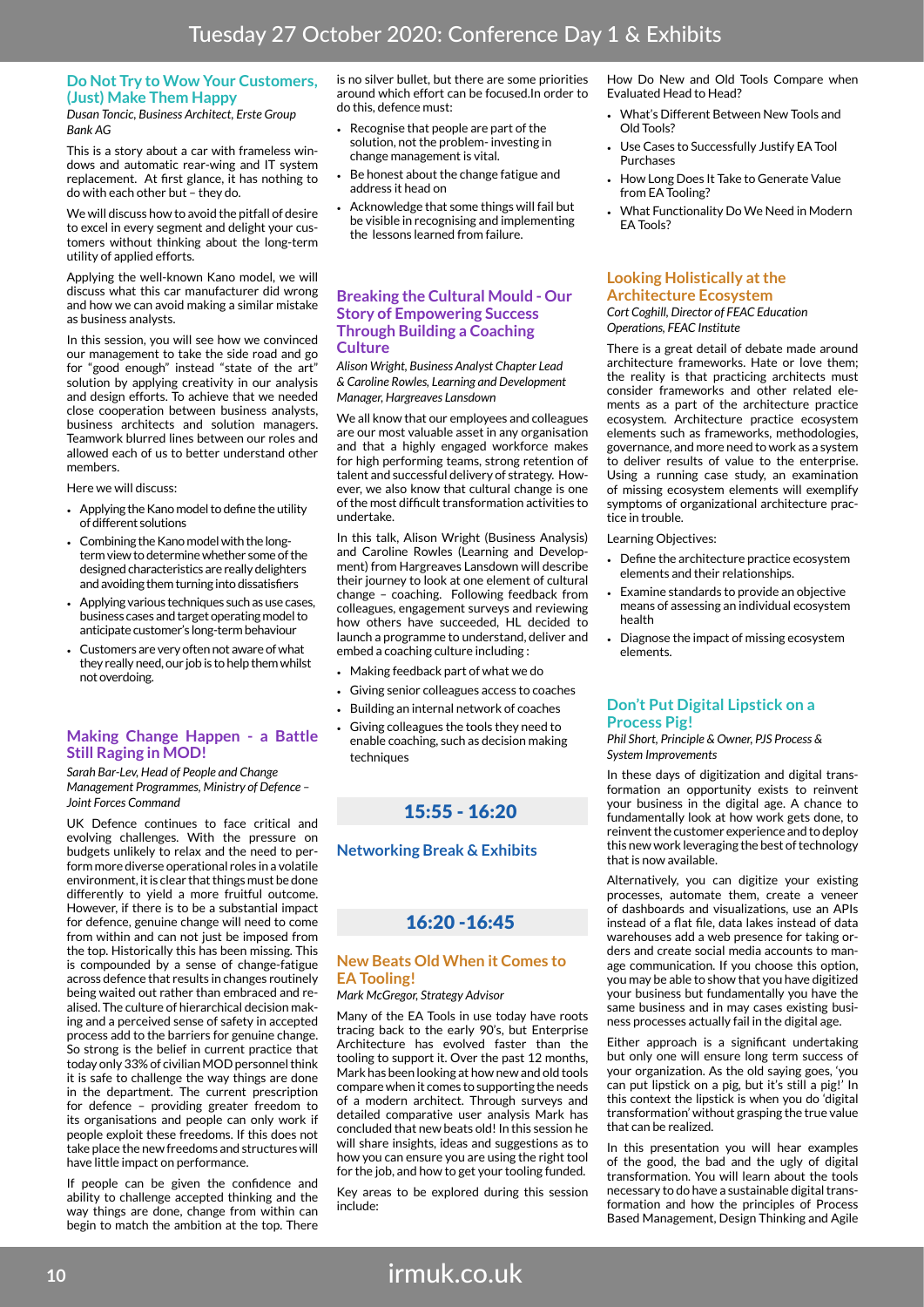Project Management work together to take you on this rewarding journey.

Learning Points:

- What really is the digital transformation?
- How process Based Management and Design Thinking work together
- The use of AGILE project management to bring it to life
- How to turn your process pig into an agile cat

#### **Business Capability Planning: From Strategy to Action**

*Miel Theeuwen, Lead Business Architect & Mark Giebels, Business Architect, ASML*

Enterprise Architecture is not about IT but about change effectiveness. In a multidimensional enterprise, priorities compete and often conflict. The same is true for short term needs and long term aspirations. Coming from different perspectives, decision makers struggle to find a common language. At ASML, a fast-growing high-margin leader in the semiconductor equipment industry, this insight is slowly sinking in. It has flourished with a strong focus on product leadership but changing market conditions have raised the need for operational excellence. Miel Theeuwen and Mark Giebels have been on a journey in the past years to put in place a business capability framework with the aim to provide line of sight from strategic priorities down to project portfolios. It has been an uphill battle that required perseverance and grit. Key Learnings

- Why use capabilities as the primary structure for applying your companies improvement efforts
- Practical guidelines for heatmapping, roadmapping and portfolio management, including a brief demo of EA tooling to support this (using BizzDesign)
- Getting it done: how to bring theory into practice. Finding buy-in and showing results in a pragmatic way while building an architecture community.

#### **Change in an Unforgiving Environment**

*David Reed, Director, Change Plus Ltd*

From mid-2015, local policing in London has been engaged in a significant transformation programme. These changes have directly affected more than 20,000 police officers and staff and indirectly affecting many more across the Metropolitan Police Service. This programme has involved service transformation and the implementation of new technology. It has also included a requirement to meet significant financial challenges during a period of continued uncertainty about budgets. All of this has taken place in a challenging political and community environment and with a sceptical workforce concerned about the service to victims, Londoners and operational risk. Whilst the initial changes are still bedding down, attention is now focussed on the continuing need to further develop policing in the capital. The lessons learnt during this period about change in an unforgiving environment are invaluable for anyone dealing with the transformation of high risk and operationally challenging organisations

Delegates will take away:

• Challenges faced – and solutions adopted – in a large scale public sector change programme

- Business change methodologies used to deliver change
- Reflection on the qualities and skills required to deliver change of this magnitude

#### **Solving Social Issues Through Digital Transformation**

*Julie Dodd, Director of Transformation, Parkinson's UK*

As digital technologies continue to disrupt organisations of all shapes and sizes, new approaches to business change are needed. Charities and other non-profits are often seen as behind the curve and more conservative than commercial counterparts – but the growing demand for charity services is creating a new wave of socially-focused innovation in the sector. Julie Dodd will talk about the changes happening at Parkinson's UK which are helping them reach and change the lives of thousands more people in desperate need. She'll share how the charity is using lean innovation models to redesign service delivery. Key takeaways:

- How a digital-first approach to business change can help organisations scale and deliver greater impact
- Practical tips and steps that any organisation can take to pivot and become more resilient in a rapidly changing market
- A real example of how digital era ways of working delivers business impact

### 16:55 - 17:30

#### **Keynote: The Rebirth of Ethics in the AI Era**

#### *Mar Cabra, Award-Winning Investigative Data Journalist and Speaker*

Gender discrimination, racism and inequality are topics that have been in the public debate for decades. Society has been working hard to mitigate their unfairness, but we now have the risk of reproducing them again through technology. Training software and algorithms to be ethical is not that simple – or is it? The former head of data and technology of the Panama Papers investigation will cover the most notorious ethical fails of artificial intelligence projects and will shine light on the best practices currently used. Let's not repeat the mistakes of History in the virtual world.

### 17:30 - 18:30

#### **Drinks Reception & Exhibits**

Wednesday 28 October: Conference Day 2 & **Exhibits** 

### 09:00 - 09:10

#### **Conference Co-Chair Opening**

*Martin Sykes, Chief Architect, Coach, Storyteller & Author & Michael Noonan, Divisional Operations and Transformation Director, Capita Software*

### 09:10 - 10:00

#### **Plenary Keynote: The Future of Work and Digital Transformation**

*Theo Priestley, Leading Technology Evangelist and Self-Styled Antifuturist*

There are many forces shaping the workplace of the future, both from a cultural and technological perspective, but how can organisations take advantage of these emerging trends, who is doing it the right way, and what does this mean for transformation programmes. Navigating between trends such as workforce collaboration and artificial intelligence, this keynote should help shed light on what challenges businesses may face in the next 5 years.

### 10:10 - 11:00

#### **How Enterprise Architecture As a Service Enables Digital Transformation**

*Alberto Manuel, Global Digital Advisor, Microsoft*

Enterprise Architecture As a Service was developed and implemented in global companies. It enables individuals responsible for programs of change inserting themselves into transformation and innovation processes embedded in an organization's strategic management.

In this session you will learn:

- The method to design architectural patterns that can be deployed and scaled in multiple geographies, like an utility.
- How it addresses multi-cloud strategies and minimise risk.
- How to align organisational business priorities, technological roadmaps and people skills.

#### **Change Management and People Management from the Lens of Enterprise Architecture**

*Aura Bhattacharjee, Planning and Governance Lead – Enterprise Architecture, Mondelez*

Resistance is usual whenever any team in an organization will try to implement new way of working. It might become more tricky when the organization is a large MNC , and there are stakeholders from across teams, geographies and hierarchies involved. It becomes trickier when the changes are suggested within or from Enterprise Architecture team, because of the level of intrinsic details in the process itself, and the large spread of stakeholders, ranging from the IT end to Business end of spectrum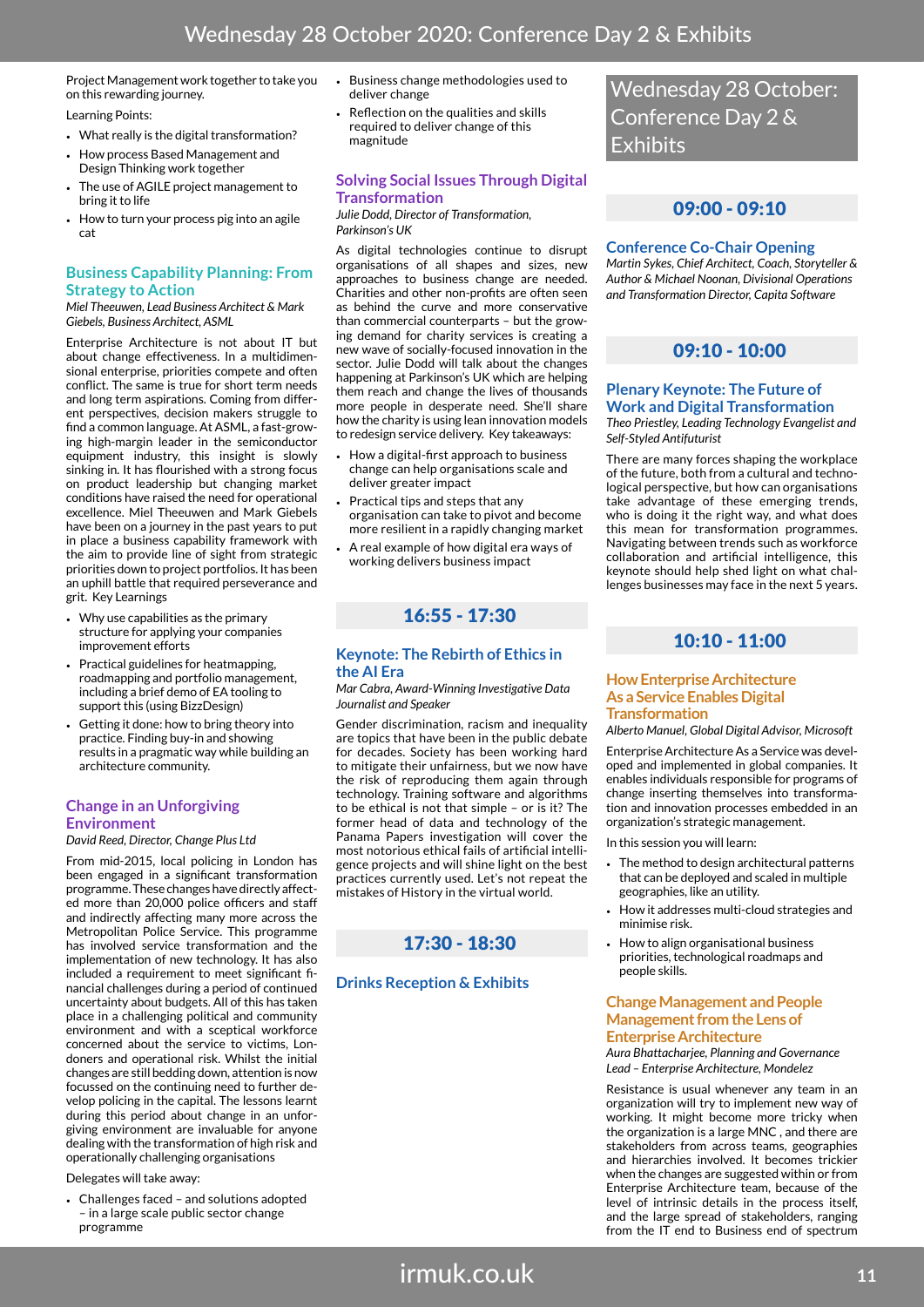### involved. How can those be best addressed.

Key learning points:

- Driving discipline in terms of ownerships ( be it of data, sign-offs or any other functionality)
- Gamification
- Empowering Stakeholders to transition towards more agile way of working from legacy methodology

### **Stop Modelling. Start Managing.**

*Roger Tregear, Principal Advisor, TregearBPM*

The M in BPM is for Management. The intent is to improve organisational performance. Process modelling is important, but only as one part of process management.

Drawing on the lessons learned from many projects, this presentation identifies practices we should stop because they handicap process management success. It also provides practical insights into the practices that deliver and sustain process excellence. Actionable answers are provided for FAQs of process-based management.

Designing and rolling out effective, sustainable process-based management is not easy, but it need not be as hard as we often make it.

Business agility is hampered by process practices we must stop doing. They're not needed. They don't help. They waste time. They annoy people. They distract you from what is important. Learning objectives include:

- The proper purpose of process modelling
- 11 process practices we should stop and how to achieve that
- 9 process practices we should encourage and how that can be done
- Actionable answers to the common FAQs of process-based management
- The most important question of processbased management

#### **Systems Thinking, Mental Health and Change Management in Times of Trauma**

*Louise Ebrey, Programme Manager Change, Network Rail & Emma Baker-Langman, Change Optician, BakerFish*

In many ways we are currently going through a global shared trauma experience, even though it is affecting different people in different ways.

Today's speakers are Louise Ebrey and Emma Baker-Langman. They will be sharing the impact which trauma has on individuals and those around them, and what this means for our organisations as systems and ourselves as project managers.

Both Emma and Louise have personal lived experience of mental health conditions. They have both tried to address these over several decades through a range of training, self-improvement and counselling approaches, including NLP, CBT, person-centred counselling, coaching and more.

What they have learned is that methods which help reduce generalised anxiety and some other mental health conditions, such as meditation and mindfulness can be very helpful. However, for trauma-related issues, they can actually be counterproductive.

In this fascinating talk, Emma and Louise will

share their journey, briefly, and explore how you can:

- Understand when change can be the cause of trauma
- Recognise the effects of trauma
- Provide appropriate support for those affected by traumatic events

Our speakers will be talking frankly and openly about trauma and mental health. For some listeners this might be quite uncomfortable and trigger some personal responses. If this happens, please feel free to step away from the session for some self-care and Emma and Louise are available to chat to you offline after the session.

#### **Are you Caught in the Glare of Innovation Headlights?**

#### *Richard Frost, Enterprise Design Lead, YBS*

The initial hurdles of a Transformation or Innovation initiative can seem overwhelming. How do you get out of the headlight glare and get on with your idea?

- Coming up with an idea, levels of challenge, the shock of the new
- Evaluating your idea, common mistakes, what experience tells us
- Gaining support, the funding trap, getting started
- Building up steam, learning the lessons, delivering early and often
- When just enough is good enough, when to stop, transitioning to live

Building on experience delivering innovative and transformative projects from the 1980s to the present day, this session will break down the steps needed to be successful at challenging the status quo and delivering essential change and learnings. It will cover how everything is different in the post Digital age and yet how much we can learn from what came before.

#### **Driving Culture Change that Sticks**

*Jo Franco-Wheeler, Director of Organisational Development and Diversity, Inmarsat*

"You can't change the culture of a company", or so we were told when we embarked on a programme of ambitious culture change across Inmarsat. Hear how we addressed the skepticism, resistance and lack of time to focus on our culture and delivered a transformation programme that actually made a change. It's still ongoing but we've seen some fantastic results and we'd like to share what we've learned along the way including how to:

- Build a business case for culture change
- Roll out something that makes sense to a global audience
- Set a culture change programme up for success
- Make change throughout the organisation as well as leveraging the leaders
- Reinforce the changes you've made

Plus we'll share what we'd do differently if we started all over again. This will be a practical case study of a culture change, plus some war stories from changing culture in other organisations.

### 11:00- 11:30

**Networking Break & Exhibits**

### 11:30 - 12:20

#### **Digital Transformation: Old Things in New Packaging**

*Richard Frost, Enterprise Design Lead, Digital Programmes, Yorkshire Building Society*

Periodically, new buzz phrases emerge from IT and get taken up by organisations as a rallying cry for a reinvigoration of a business area or entire organisation. Digital Transformation has been a very popular phrase for the last few years and a lot of organisations are delivering huge change programmes under that banner. But what exactly does it mean? Is it even a new activity or a convenient new name for what we have always done? Does it mean the same thing for each organisation? Clearly not. So how do you identify what it means for your organisation? How do you focus minds on the key transformations? What is core and what is noise?

- Key questions to define what your organisation wants from Digital **Transformation**
- Comparing the approaches, from Big Bang to Challenger
- Resilience, Responsiveness and Outcomes the eternal triangle

#### **Jenga and the Art of Business Architecture**

*Bill Blackburn, Principal Consultant, Process Renewal Group & Matthew Bryant, Chief Information Security Officer, Monese*

This presentation looks at how organisations have benefited by taking an architectural approach to GDPR and wider information security programmes and how this has been influenced by maturity and cultural aspects.

GDPR preparation during 2017-18 has been challenging for organisations seeking to embed privacy management practices and information security disciplines largely due to the lack of foundational building blocks. The situation has been further exacerbated by complex supply chains, with outsourced services for business processes plus tiers of hosting and support arrangements for information systems.

Organisations have needed to understand and document their processes and how information is being used and shared. This investment creates many of the elements of a business architecture and the opportunities that can provide in terms of enabling further business transformation.

Organisations have taken time and effort to put in place mechanisms to meet data privacy obligations and to respond to a range of information security threats. GDPR has provided an impetus largely through the potential enforcement actions. Similarly, high-profile cyber security incidents have resulted in reputational damage. The session will discuss:

The challenges encountered when implementing data protection/information security programmes and how these have been addressed

irmuk.co.uk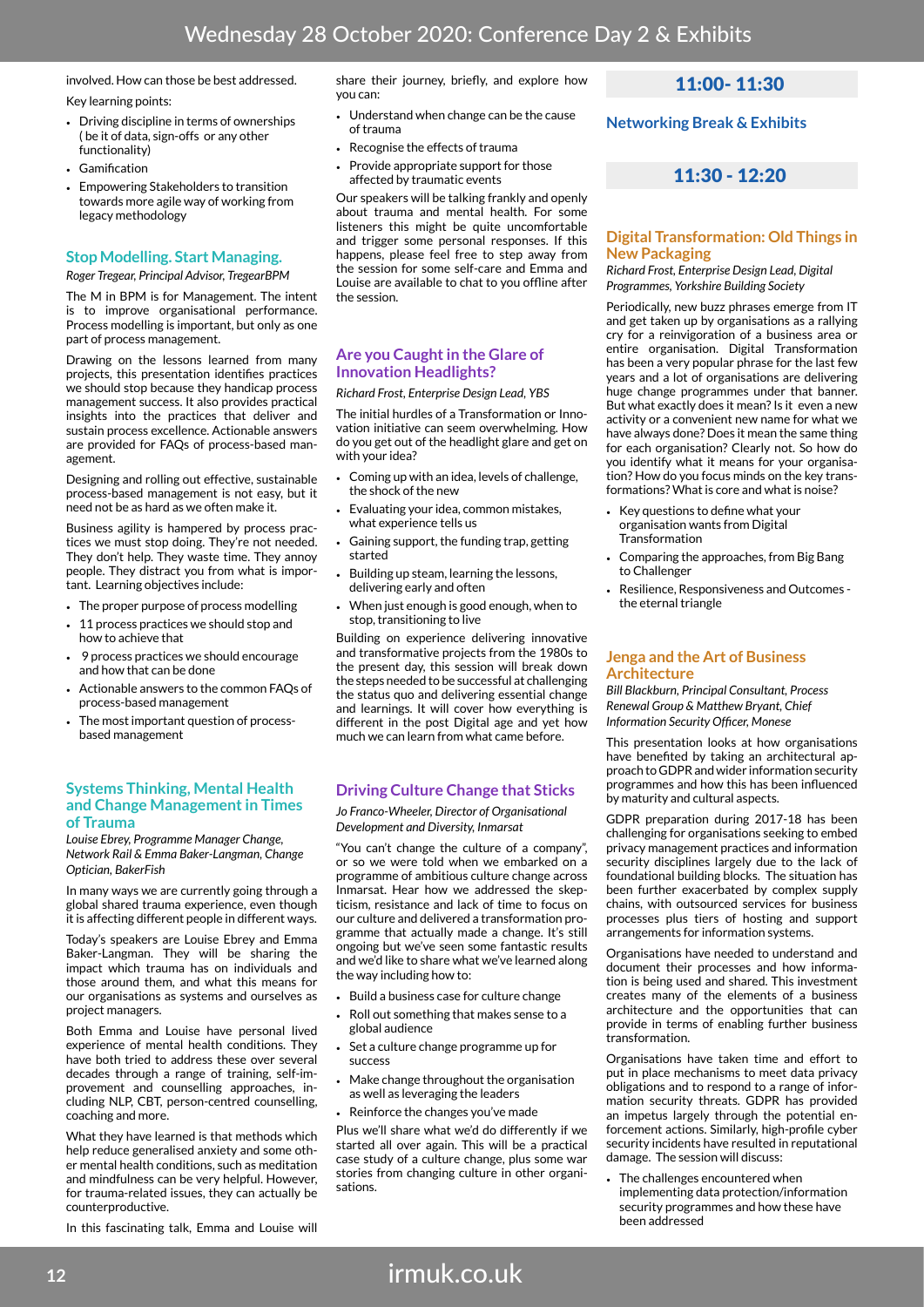- Incorporating privacy management and information security aspects in business and technology architectures
- Organisational maturity and cultural considerations
- Case studies providing practical examples of how organisational maturity and cultural aspects need to be factored into implementation programmes

#### **Unlocking the Vault: How to Create Immersive Process Models for Various Audiences**

*Maurice Depondt, Senior Business Process Manager, APG Asset Management*

APG Asset Management (APG-AM) manages around 500 Bn Euro of pension money for approximately 4.5 million pensioners in the Netherlands. As a financial company, APG-AM is subjected to rules and regulations and has to provide insight on its activities constantly. Process models play a big part in this. Historically, rather extensive documents were created in order to satisfy the information needs. At some point, the documentation set became unmanageable, and while holding a ton of valuable information, nobody could access it conveniently. APG set out on a journey to see if they could decrease the maintenance burden but also to increase the value of the process models, not only to the outside world but first and foremost for themselves. In this presentation, Maurice will take you on their journey, and will:

- Show you what choices they've made
- Which ones turned out great and which ones didn't
- How they used theory and put it into practice
- How they handled the tooling aspect
- What governance model they implemented
- And talk about things they still need to figure out

#### **Culture Matters! 2 Cultures, 2 Responses to Organisational Change**

*Ryan Alharbi, Head of Processes and Excellence, Saudi Authority for Intellectual Property*

Change is inevitable. If not done correctly, it can do more harm than good. What works in one organisation may not work in another. Culture has a big impact on organisational change. This presentation compares the development of process-based management in two very different organisations, the Saudi Arabian Monetary Authority (SAMA – the central bank) and the Saudi Authority for Intellectual Property (SAIP).

SAMA was established in 1952, SAIP in 2018. The 66-year age gap and very different work cultures had significant implications in changing to a process management approach.

This presentation summarises comparative challenges faced, their roots in, and impacts on, organisational culture. It provides insights about cultural challenges to change generally, and specifically to the establishment of business process management practices.

#### **The Digital Learning Organization**

*Michael Rosen, Chief Scientist, Wilton Consulting Group*

The predictions that digital transformation will change everything are turning out to be much more reality than the hype that they inspired just a few years ago. Not only have business and operating models changed to meet new expectations and take advantage of new technologies, but the foundations of competition themselves have changed. Just as the economies of scale gave way to the economies of scope, now, the new competitive differentiator is the "economies of learning".

The key questions facing every enterprise are what are the opportunities for learning? How does technology assist that learning? And what does the new learning organization look like in the digital age? Attend this session to answer these questions and learn:

- What are the economies of learning?
- The many, many different opportunities for learning
- How digital technologies empower the learning organization

#### **The Power of Questions - Using Clean Language© and Metaphor to Explore the "How to" of Change Management**

*Will Izzard, Head of Business Change, CMC Partnership Consultancy Ltd*

Good question. Our methodologies are excellent at telling us where to put our attention and what to do once it is there, but they often do not tell us how. Asking great questions is one of the most useful arrows in a change practitioner's quiver – the better the questions, the better the answers and the best answers come from within

Clean Language is one way of doing that. By tapping into how humans are hard-wired to make sense of the world in metaphor, it is a practical way of asking exquisitely precise and developing questions to explore experiences and perspectives. In change work this can be for anything from unearthing a person's lack of desire to engage, having a difficult conversation, developing new habits that may be needed, through to defining a change and modelling it systemically and with a wide perspective.

In this session the audience will benefit from the following learning outcomes:

- Learn what Clean Language is and where it comes from
- Learn why metaphors are so important and why we should pay attention to them
- Experience how quickly we make metaphoric meaning from nothing and learn how to spot hidden metaphors in other people's language
- Be introduced to the basic clean language questions and have an opportunity to practice them
- Leave with a model they can apply immediately to take people from a stuck, problem space into a positive, desired outcome world.

### 12:30 - 12:55

#### **Data Comedy (An Abridged Allegory)**

*Mayank Saxena, Enterprise Architect (Chief Architect & Data Management), ABN AMRO*

Inspired by Dante's 'Divine Comedy' from 14th century Italian literature, this talk draws parallels with modern world surrounded & submerged by data and the key to navigate it that leads to corporate salvation, cultural transformation & customer satisfaction using data in 3 parts:

- Paradiso (9 Customer Empyrean/ Satisfaction)
- Inferno (9 Cultural Vestibule/ Transformation)
- Purgatorio (7 Corporate Sins/Salvation)

#### **EA on a Shoestring?**

*Ali-Reza Moschtaghi, Director, ARM Logix Ltd*

With the current crisis unfolding Enterprise-architecture (EA) is becoming under pressure to provide means to guide the best use and re-use of an organisation's existing assets and processes, and also to guide investment decisions.

Unfortunately, many organisations will have even more limited resources available now and the traditional EA frameworks can be overly complex, time-consuming and expensive to implement. Hence, a low EA footprint but high business impact approach is necessary to guide senior leadership teams and boards to provide them with an overall technology direction and roadmap.

This presentation will provide experiences and case studies from doing "EA on a shoestring" across various sectors – corporations, charities, family-owned businesses etc. with following takeaways:

- How EA can be done with limited resources and still achieve board influence
- How to adapt EA to different organisation's needs, maturity and particularities
- How to crowd source EA activities in an organisation

#### **Friend or Foe? Embracing Process at the John Lewis Partnership**

*Rachel Eaton & Sweta Velambath, Managers, Process Profession, John Lewis Partnership*

With John Lewis growing its online presence quickly, it was vital to transform the key underpinning process which managed product launch. The time taken to collate the rich information, which is required to sell a product online, often meant that stock arrived, ready, in our distribution centres but we weren't ready to make it available for our customers to buy online. Our online product launch process was disjointed and no single person was accountable for the process.

In 2019 we applied a true process approach to address this problem. Following analysis, we rationalised the teams involved, appointed a Process Owner, automated part of the process and created a small Process Improvement team.

The benefits can be seen in cost savings, a reduction in stock not live and an increase in quality and completeness. We are still on a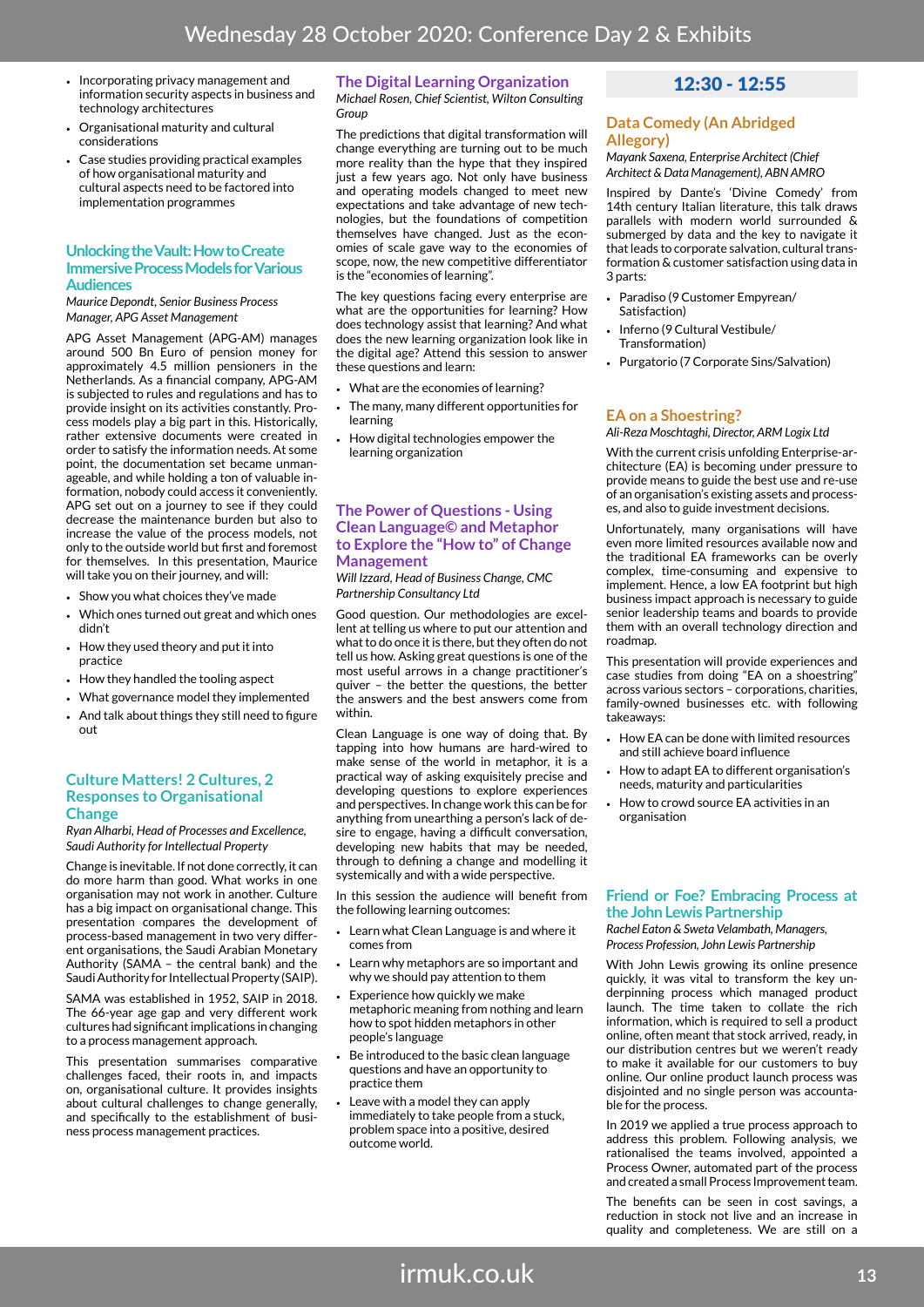journey and this presentation will also highlight how to adapt to day-to-day challenges such as changing business demands and technology.

Key learning points:

- The challenges of establishing effective process management in a fast paced, less regulated industry like retail
- The various approaches we employed to address the challenges
- How embracing process has equipped us to respond to rapidly changing demands (eg those related to Covid)

#### **Anxiety, Stress and Change or How I Learned to Stop Worrying and Love the Pressure**

#### *Eleanor Stowe, Business Analyst, DWCC*

Change roles are exceptionally diverse: sometimes it seems there's nowhere near enough time and support to get the job done, and other times there's not much more to do but sit and wait. The skills needed are very broad, too; negotiation, leadership and people skills are high on the list, as well as analysing requirements, priorities, time-frames and budgets. Given how broad the role is and how difficult some change initiatives can be, at some point change professionals are highly likely to be pushed past the boundaries of their comfort zones. This can be exciting and challenging, but it can also open up a world of anxiety and stress, which left unchecked can become extremely limiting in efforts to lead teams and produce the best work.

In this talk we'll be going through:

- What is anxiety and how it differs from stress
- How stress and anxiety can negatively affect your work
- How to develop your long-term resilience and how to adapt to stressful periods
- Typically stressful change activities and quick wins for lowering stress in tricky situations

#### **Keynote: Transformation and Change – a View From the Top and Somewhere Nearer the Bottom** *Lucy Ireland, Managing Director, BCS Learning &*

*Development Ltd*

As the professional body for IT we know from talking to many leaders that investment in digital transformation is at the heart of how they lead organisations to adapt to societal, technological and customer needs. As a 250-person staff organisation, transformation and change are also integral to how we create the infrastructure and capability to support and represent one of the most important professions to the UK economy. Lucy will not only share what we hear from leaders in our profession about transformation; but the transformation and change challenges faced by BCS internally to effectively represent the voice of one of the UK's biggest change sectors.

### 12:55 - 14:20

#### **Networking Lunch, Exhibits and Lunchtime Sessions**

### 14:20-15:10

#### **How Enterprise Architecture Can be a Key Enabler to Unlock Value in a Platform/Products Based Operating Model**

#### *Nitin Manoharan, Director, Global Head Enterprise Architecture & Technology Innovation, Philip Morris International*

Over the last few years, several large enterprises have been steadily adopting a platform/ products based operating model. In a platform/ products based operating model, business capabilities are aligned to vertical functional platforms. These vertical functional platforms are comprised of a suite of interlinked products. This shift in the organization's operating model is a key driver for the transformation in the ways of working of architects and engineers. This presentation aims to articulate how an effective enterprise architecture practice in a platform/products based Operating Model can be a key enabler to unlock enterprise value.

Key learning points:

- The Architecture operating model in a Platform based Operating Model
- Core architecture services and products
- How architecture services and products can be the key enabler to unlocking enterprise value

#### **Enterprise Architecture – Is There a Right or Wrong Way?**

*Dr. Sue Davison, Consultant, Davison Technology*

Many organisations embark on "doing" Enterprise Architecture with many different degrees of success. This presentation reflects back over the last 15 years of doing just that in both the pharma and defence industries. What worked : What didn't. Over the years various approaches have been used from : Let's start at the very beginning creating a foundation set of artifacts on which to align the whole enterprise: Aligning design artifacts and the project delivery life cycle with a System Engineering, Systems Thinking approach, : Using the architecture mind set and methodology to deliver Application Portfolio Management. Keeping an open mind and willing to explore these different approaches highlights that there are :

- Different ways of approaching EA
- Requires a tangible link to real world scenarios
- Frameworks are just that and not cast in stone instructions

#### **Building your Organization's Process Management Capability**

#### *Sasha Aganova, Managing Partner, Process Renewal Group*

Many organizations have introduced process management and improvement practices with varying degrees of success and resistance. Continuing to advance in capability, and sustain the benefits can be challenging. This session will provide insights and practical guidance on how to grow your process practices and how to establish and enhance your internal capabilities and management acumen. It will provide recommendations for methodologies, skills transfer, tools, standards, metrics and

benchmarks, to accelerate the journey towards better end-to-end business performance. Sasha will also discuss how to develop broad buy-in and support and improve adoption of the effort. Using illustrations from real companies, she will present a variety of frameworks suitable for a single central team and for federated groups.

#### Learn how to:

- Determine your maturity and readiness for process work
- Define the right process services for your organization's situation
- Establish a manageable BPM roadmap

#### **Visualising Business Transformation: Pictures, Diagrams and the Pursuit of Shared Meaning**

*Steve Whitla, Director, Visual Meaning*

Every major business transformation will involve some form of visualisation, be that technical models (UML, Archimate, BPMN etc.), creative models (rich pictures, animations, live scribing etc.), or just the informal models people create on Powerpoint slides. The problem is that each model tends to serve the needs of a different constituency, and even shared models frequently end up meaning different things to different groups.

In this session, Steve will build on concepts from his recently published book of the same title, in order to:

- Survey the range of visualisation approaches available,
- Explain how and why these visuals come to have different meanings,
- Share ideas about what can be done to draw these meanings together so that everyone involved in the change can stay on the same page.

#### **Change is the Only Constant: Three Ways to Use Your Culture to Tackle Uncertainty and Come Out More Efficient, Adaptable and Resilient** *Matt Robshaw, Senior Consultant, Kin&Co*

Business as we know it is broken and on course for disaster. Change is now the only constant, with Brexit looming and customers and employees demanding more of business than ever before. Leaders are scrambling to find the solution, with new research showing 72% of organisations have gone through a restructure or transformation in the past 12 months, or are planning to do so in the next year. Yet only 30% of these succeed.

In this talk, Matt Robshaw, Senior Consultant at next-generation management consultancy Kin&Co, will share new research that draws lessons from the 2008 recession for businesses facing Brexit, showing how culture provides the key to unlocking long-term survival and success.

He will share his own experience of working in a culture-led fast-growth business, stories from those organisations who have got it right (and wrong), and practical guidance on how to use culture to safeguard your survival.

Delegates will go away having learnt:

• How the current climate of change is posing new challenges to businesses like never before, as told through new research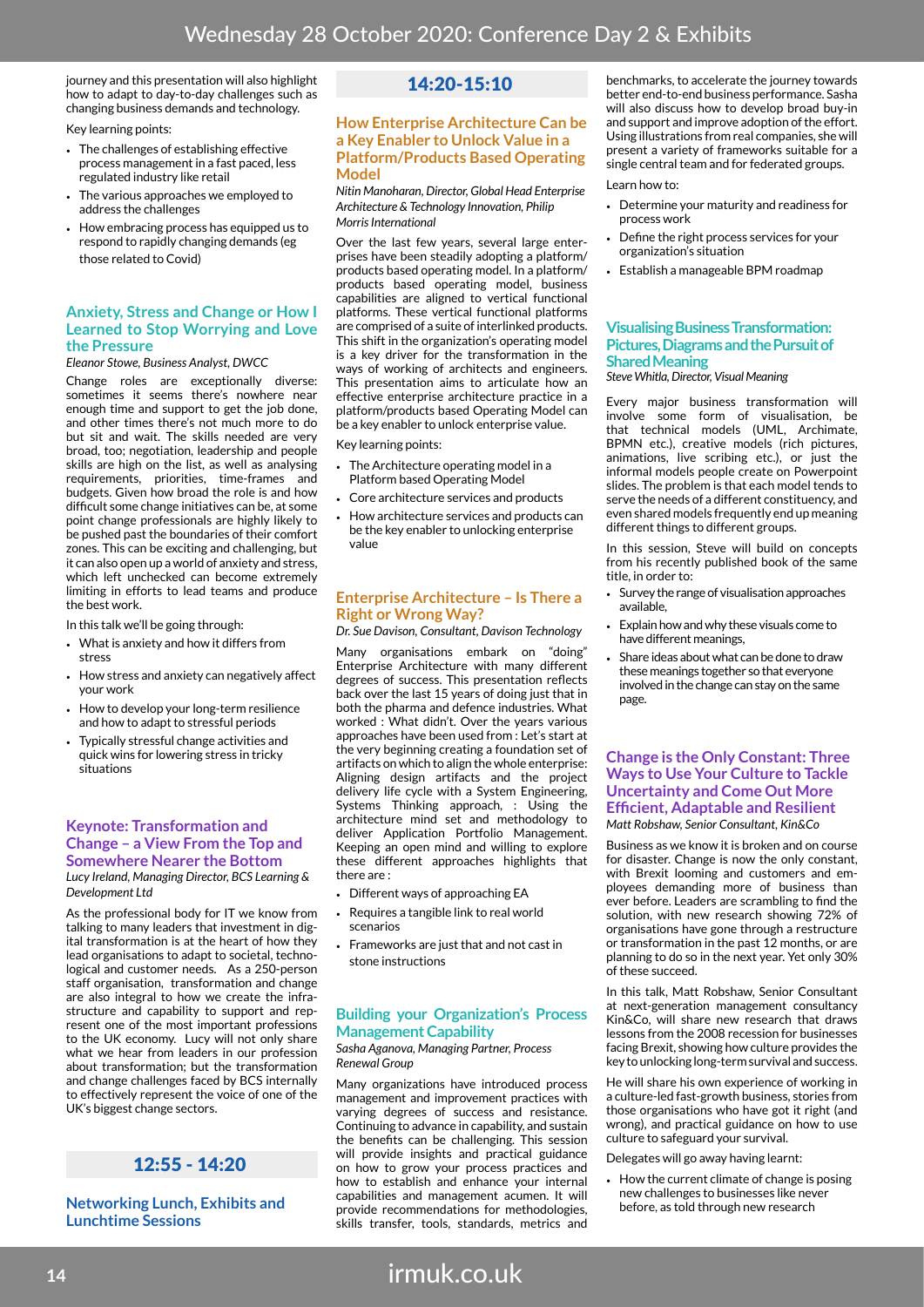- Lessons from the last recession that indicate culture and purpose as the key levers to drive adaptability and efficiency today
- How to practically use culture and purpose strategically within your business, e.g. by designing and embedding an authentic culture, and measuring its impact on efficiency and adaptability.

#### **Business Heart Surgery Compassionate Business, the New Normal Post Covid-19**

*Paul Hargreaves, CEO, Cotswold Fayre Ltd*

Since the industrial revolution at least, businesses have had one purpose only; to make money for the owners or shareholders. The single-bottom line has become even more extreme in the last 50 years and has created the current huge disillusionment with capitalism and the rise in climate activism born out of the frustration that businesses are not doing enough. Very clearly, it is no longer business as usual and time for system change.

Paul Hargreaves, author of Forces for Good, will show in his talk that bringing compassion, emotion and love into our business management will not only make our businesses better for the world, but also more profitable too. This change of business heart will mean that our companies are:

- Better for those who work for us they will enjoy work more
- Better for others in our communities and supply chains
- Better for the planet compassion is the only way of transforming our attitudes
- Better for profits because these are the businesses that people want to deal with
- Better for us higher fulfilment and happiness as we look away from ourselves.

### 15:20 - 16:10

#### **How to Become a Leader in Digital?**

*Dr Sander Meijer, Manager Enterprise Architecture, Royal BAM Group*

Digitalisation is transforming the highly conservative construction industry and the built environment. Against this background, BAM's strategy for 2016-2020 has an objectives to become a leader in digital construction. BAM intends to be at the forefront of digitisation by using cutting edge digital tools and processes. How is BAM facilitating this digital transformation? In this presentation the audience will learn that digital transformation includes:

- Investing in innovation to create an attractive environment for partnerships and rapid prototyping to shorten time to market.
- Sharpening capabilities and the operating model, with a focus on employee training and development.
- Enhancing local entrepreneurship to serve clients.
- Improving systems and processes that operating companies use, which includes investing in knowledge and expertise for data-driven project selection, tendering and execution.
- Leveraging group synergies in areas such as business controls, information management, strategic sourcing and partnerships.

#### .**A Tale of Two CDOs - Leveraging Enterprise Architecture to Excel in the Data Economy**

#### *Gerry Rankin, Principal Consultant, Integrated Information Methods Ltd*

Many organisations are struggling to share and repurpose data under the GDPR. Chief Data Officers (CDOs) are under pressure. Like so many of your peers, you assume the role of modern-day emergency data plumbers. Easing the flow and usability of data to service the tides of demand is challenging, often equipped with inadequate tools and methods to navigate the complexity of a legacy application portfolio and disparate legal entity structures that have evolved over 30 years. This presentation focuses on the importance of data protection by design and by default and how to leverage your existing business, application and data architectures to unlock the value of information. Learn how to unblock the data pipes of your organisation by establishing the right organisational and technical safeguards to reduce the data-friction across the business. Fewer sparks means fewer fires to put out, so why not join this session and hear about how you and your Chief Digital Officer can leverage your enterprise architecture assets to help your organisation excel in the data economy.

#### **KONE Way – The Way We Run and Develop our Business**

*Heidi Kauppinen, Global Process Owner for Manage Project, KONE Corporation*

KONE is a global leader in the elevator and escalator industry. KONE Way is their operating model which defines how they run their business to provide speed and consistency for their customers. It also defines how they implement their strategy fast and in a common way. Its purpose is to improve customer service experience, employee satisfaction and business performance. KONE Way benefits a broad audience: e.g. process developers, IT solution developers and end users. It describes both operative business and management and support operations, all integrated together.

This session will introduce how the KONE Way ties various aspects of the business together and how business processes are a key aspect to bring their strategy "Winning with Customers" to life and to help them to:

- Manage the relationship with their customers
- Deliver products and services
- Conduct maintenance
- Create new solutions
- Manage and support their business

#### **It's Alright For You….. You've Had Cancer! How Fear Can Drive Execs to Make FrAgile Decisions**

*David Harper, CIO, Programme Director and Principal Development Coach, HARPER360 Coaching & Development*

An engaging, witty and at times irreverent look at why 'the Grown-Ups' in Board Meetings and Steering Groups make the decisions they do. And how they all love an Agile Transformation – until it requires a big decision! By taking us on his own unique journey from IT Coder to CIO, David shares his own techniques on how to survive in the Boardroom as the 'IT Guy' representing Agile projects, and how his own adversity has unlocked a fear he has held since childhood.

For anyone frustrated by the apparent lack of understanding of Agile in the Boardroom or mystified by the "Waterfall" or "FrAgile" decisions that often come back – this is the session for you!

As a result of attending the session, delegates will discover:

- The two key questions that your decision makers need to answer before they will make a decision
- How to unlock fear at work in a meaningful and lasting way
- How the true cost of an £800,000 project can actual be as little as £30,000!

#### **Governing Transformation and the Trouble with Boards**

#### *Steve Taubman, Director, Change Results*

Organisation governance is increasingly high profile , with the duties and expectations of the Board of Directors growing and regulation tightening up accountability. At the same time many organisations are investing significant amounts in Transformation often using Agile approaches and new technologies with which senior leaders and directors are unfamiliar. In this environment how Boards discharge their duties in a Transformation effectively is not always clear. In turn the support of the Board is key to Transformation success but by no means always achieved.

In this session we will have a chance to look at the trouble with Boards and the trouble they have with Transformation, how you can help the Board and more importantly how the Board can help you. We will cover:

- What is important to a Board in transformation and how to address it
- What the Board can do to help you deliver Transformation and how it might hinder
- Some examples and approaches to make sure your Board is with you on the Transformation iourney

#### **Transforming Innovation - Experiments with Experimentors** *Philip Hellyer, Senior Consultant, Philip & Finch*

Philip tells a story of pragmatic innovation in a 150-year-old company, now a global giant. It's a story that brings together groups of research scientists, data scientists, and commercially-minded folks, all seeking the best and most valuable ideas for change.

It's a story of globe-trotting, meeting the scientists on their home turf while creating a workshop environment that catalyses creativity and innovative research. It's a story of data science, extracting key heuristics from their decades of experience in order to uncover hidden insights in the organisation's vast knowledge base.

All the while providing an economical path to accelerate their speed of discovery and commercialisation. This case study has as much to do with business design and transformation as it does with their culture of research and development. You will learn:

- How we structured the workshops to generate the best ideas
- How we satisfied the commercial director's need to show immediate value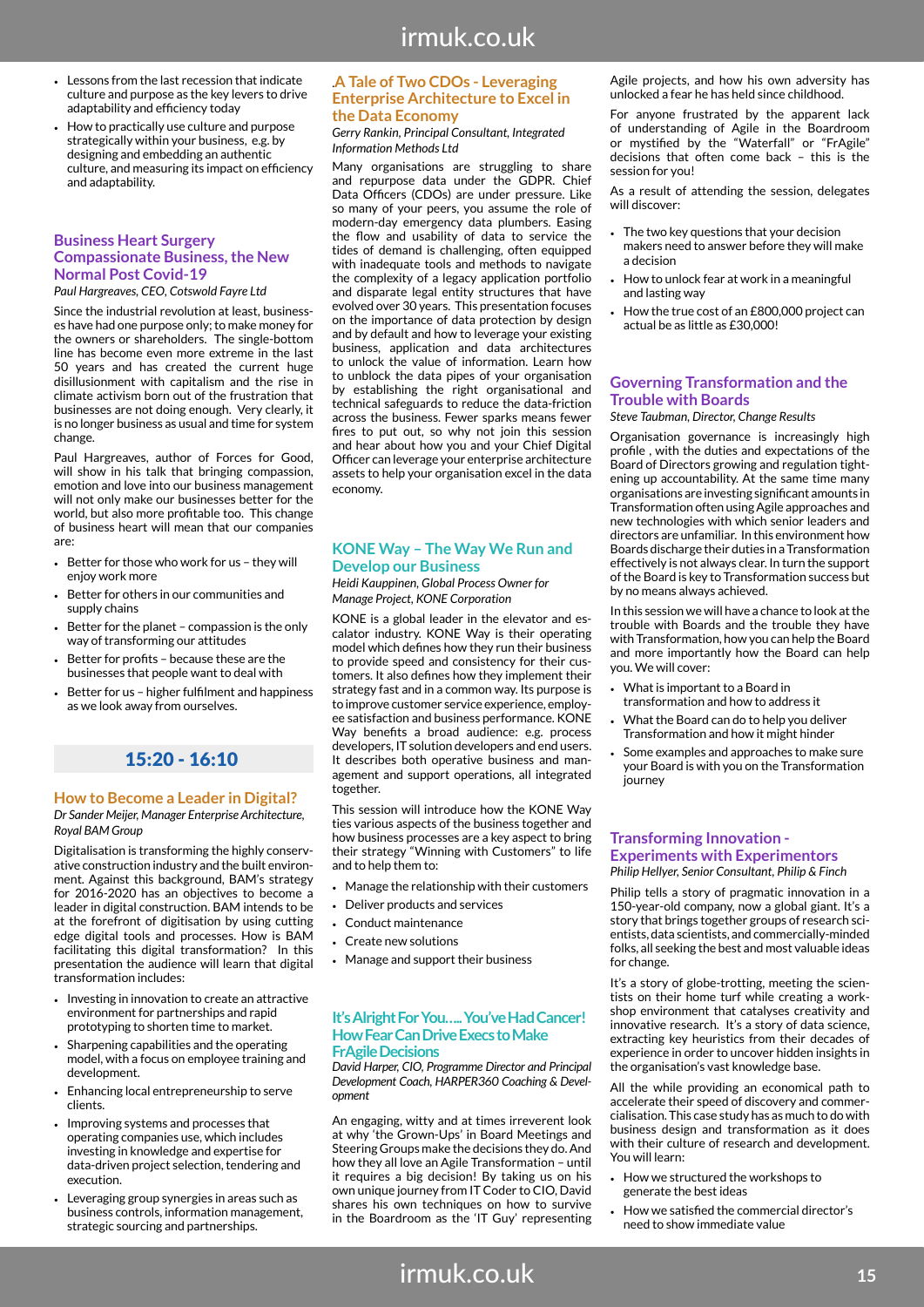• How we integrated these new-style experiments into ongoing change programmes

### 16:10 - 16:30

**Networking Break & Exhibits**

### 16:30 - 17:10

**Plenary Keynote Panel and Conference Close: Take Away Insights from the Conference**